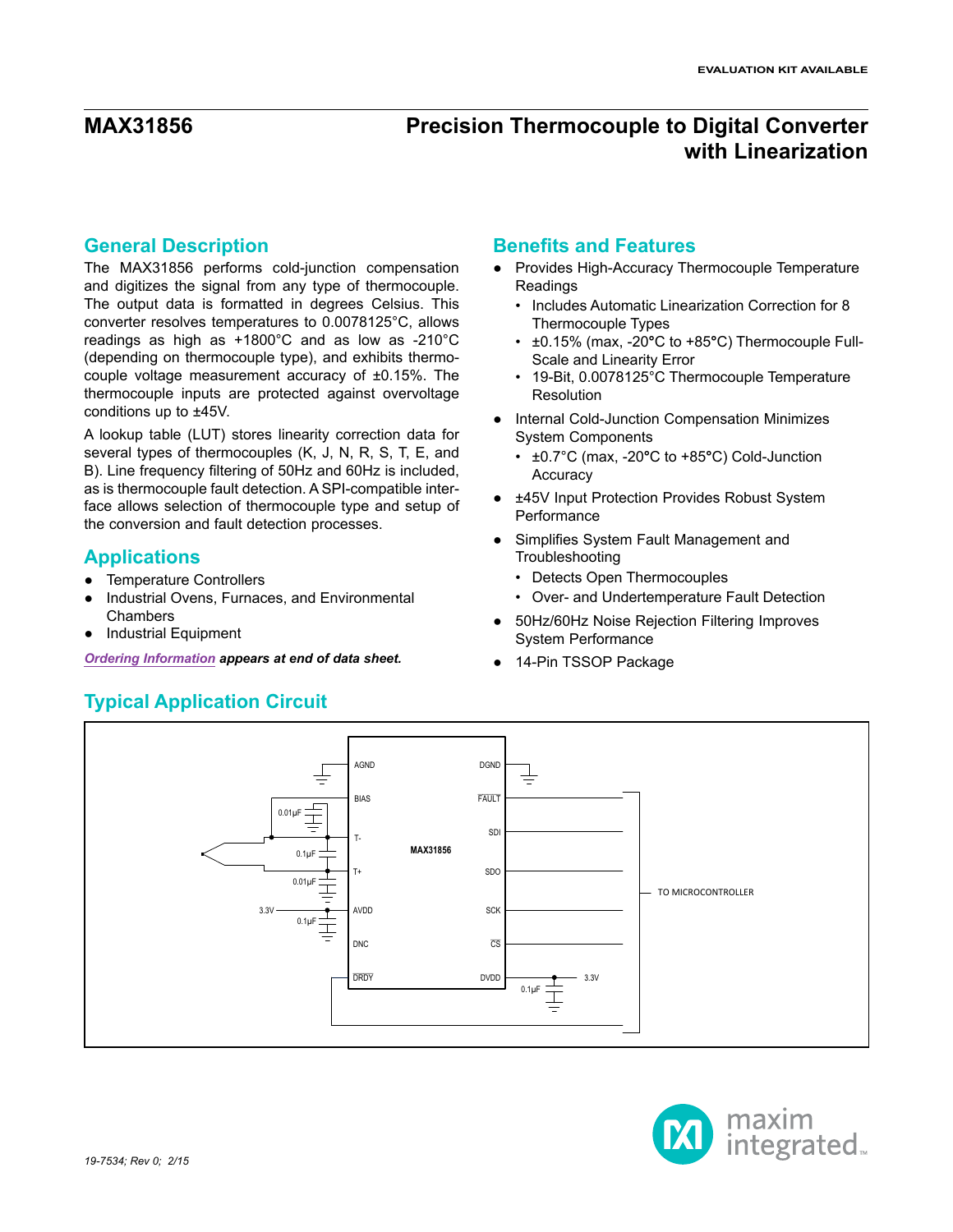# **Absolute Maximum Ratings**

| Continuous Power Dissipation ( $T_A$ = +70°C)    |  |
|--------------------------------------------------|--|
| TSSOP (derate 9.1mW/°C above +70°C)727.3mW       |  |
| ESD Protection (All pins, Human Body Model)2000V |  |

| Storage Temperature Range  -65°C to +150°C |  |
|--------------------------------------------|--|
|                                            |  |
| Soldering Temperature                      |  |
|                                            |  |

(reflow) ................See IPC/JEDEC J-STD-020A Specification

*Stresses beyond those listed under "Absolute Maximum Ratings" may cause permanent damage to the device. These are stress ratings only, and functional operation of the device at these or any other conditions beyond those indicated in the operational sections of the specifications is not implied. Exposure to absolute maximum rating conditions for extended periods may affect device reliability.*

# **Package Thermal Characteristics (Note 1)**

### **TSSOP**

Junction-to-Ambient Thermal Resistance (θJA) ........110°C/W Junction-to-Case Thermal Resistance (θJC)...............30°C/W

**Note 1:** Package thermal resistances were obtained using the method described in JEDEC specification JESD51-7, using a four-layer board. For detailed information on package thermal considerations, refer to **[www.maximintegrated.com/thermal-tutorial](http://www.maximintegrated.com/thermal-tutorial)**.

# **Recommended DC Operating Conditions**

 $(T_A = -55^{\circ}$ C to +125°C, unless otherwise noted.)(Notes 2 and 4)

| <b>PARAMETER</b>     | <b>SYMBOL</b>                            | <b>CONDITIONS</b> | <b>MIN</b> | <b>TYP</b> | <b>MAX</b> | <b>UNITS</b> |
|----------------------|------------------------------------------|-------------------|------------|------------|------------|--------------|
| Power-Supply Voltage | V <sub>AVDD</sub> ,<br>V <sub>DVDD</sub> |                   | 3.0        | 3.3        | 3.6        | v            |
| AVDD-DVDD            |                                          |                   | $-100$     |            | $+100$     | mV           |
| Cable Resistance     | RCABLE                                   | Per lead          |            |            | 40         | $k\Omega$    |
| Input Logic 0        | $V_{IL}$                                 |                   |            |            | 0.8        | v            |
| Input Logic 1        | ۷ін                                      |                   | 2.1        |            |            | v            |

# <span id="page-1-0"></span>**Electrical Characteristics**

 $(3.0\vee \leq V_{DD} \leq 3.6\vee, T_A = -55^{\circ}C$  to +125°C, unless otherwise noted.)(Notes 2, 3, and 4)

| <b>PARAMETER</b>                             | <b>SYMBOL</b>   | <b>CONDITIONS</b>             | <b>MIN</b> | <b>TYP</b> | <b>MAX</b>     | <b>UNITS</b> |
|----------------------------------------------|-----------------|-------------------------------|------------|------------|----------------|--------------|
| <b>Supply Current</b>                        |                 | Standby                       |            | 5.25       | 10             | μA           |
|                                              | l <sub>DD</sub> | Active conversion             |            | 1.2        | $\overline{2}$ | mA           |
| Thermocouple Temperature                     |                 |                               |            | 19         |                | <b>Bits</b>  |
| Resolution                                   |                 |                               |            | 0.0078125  |                | $^{\circ}C$  |
| Cold-Junction Temperature Data<br>Resolution |                 |                               | 0.015625   |            |                | °C           |
|                                              | <b>ITCBIAS</b>  | $T_A$ = +25°C                 | $-10$      |            | $+10$          |              |
| Thermocouple Input Bias Current              |                 | $T_A = -40^{\circ}C$ to +85°C | $-10$      |            | $+65$          |              |
|                                              |                 | $T_A$ = -55°C to +105°C       | $-20$      |            | $+110$         | nA           |
|                                              |                 | $T_A$ = -55°C to +125°C       | $-20$      |            | $+400$         |              |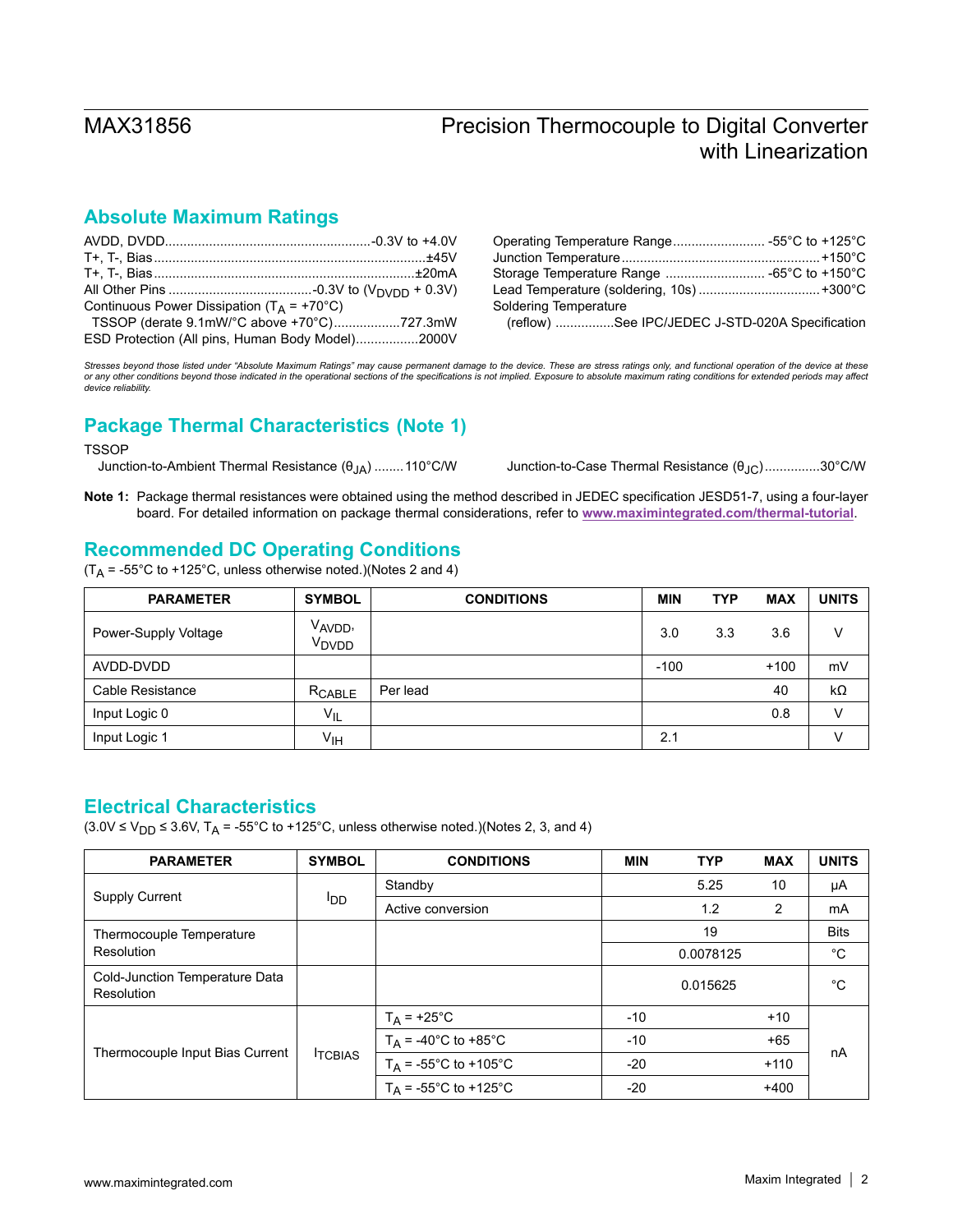# **Electrical Characteristics (continued)**

(3.0V ≤ V<sub>DD</sub> ≤ 3.6V, T<sub>A</sub> = -55°C to +125°C, unless otherwise noted.)(Notes 2, 3, and 4)

| <b>PARAMETER</b>                         | <b>SYMBOL</b>           |                                         | <b>CONDITIONS</b>                       | <b>MIN</b>          | <b>TYP</b>                  | <b>MAX</b>       | <b>UNITS</b>      |  |
|------------------------------------------|-------------------------|-----------------------------------------|-----------------------------------------|---------------------|-----------------------------|------------------|-------------------|--|
|                                          |                         |                                         | $T_A$ = +25°C                           |                     | ±0.2                        |                  |                   |  |
| Thermocouple Input Differential          |                         |                                         | $T_A = -40^{\circ}C$ to $+85^{\circ}C$  | $-4$                |                             | $+4$             |                   |  |
| Bias Current (Note 4)                    | <b>TCIDBIAS</b>         | $T_A$ = -55°C to +105°C                 |                                         | $-5.5$              |                             | $+5.5$           | nA                |  |
|                                          |                         |                                         | $T_A = -55^{\circ}C$ to +125°C          | $-10$               |                             | $+10$            |                   |  |
|                                          |                         | $AV = 8$                                |                                         |                     | 1.3                         |                  |                   |  |
| Input-Referred Noise                     | $V_N$                   | $AV = 32$                               |                                         |                     | 0.4                         |                  | µV <sub>RMS</sub> |  |
| Power-Supply Rejection                   | <b>PSR</b>              |                                         | Cold-junction sensor                    |                     | 0.15                        |                  | $\degree$ C/V     |  |
| Power-On-Reset Voltage<br>Threshold      | <b>V<sub>POR</sub></b>  |                                         |                                         |                     | 2.7                         | 2.85             | $\vee$            |  |
| Power-On-Reset Voltage<br>Hysteresis     | VHYST                   |                                         |                                         |                     | 0.1                         |                  | V                 |  |
| <b>Bias Voltage</b>                      | <b>V<sub>BIAS</sub></b> |                                         |                                         |                     | 0.735                       |                  | V                 |  |
| <b>BIAS Output Resistance</b>            | R <sub>BIAS</sub>       |                                         |                                         |                     | $\overline{c}$              |                  | $k\Omega$         |  |
| Input Common-Mode Range                  |                         |                                         |                                         | 0.5                 |                             | 1.4              | V                 |  |
|                                          |                         | $T_A$ = +25°C                           |                                         | $-0.05$             |                             | $+0.05$          |                   |  |
| Full-Scale and INL Error (Note 6)        |                         | $T_A$ = -20°C to +85°C                  |                                         | $-0.15$             |                             | $+0.15$          |                   |  |
|                                          |                         |                                         | $T_A$ = -40°C to +105°C                 | $-0.2$              |                             | $+0.2$           | %FS               |  |
|                                          |                         | $T_A$ = -40°C to +125°C                 |                                         | $-0.3$              |                             | $+0.3$           |                   |  |
|                                          |                         | $T_A = -55^{\circ}C$ to +125°C          |                                         | $-0.35$             |                             | $+0.35$          |                   |  |
|                                          |                         | $T_A$ = +25°C<br>$T_A$ = -20°C to +85°C |                                         | $-0.01$             |                             | $+0.01$          | %FS               |  |
|                                          |                         |                                         |                                         | $-0.015$            |                             | $+0.015$         |                   |  |
| Input Offset Voltage (Note 7)            |                         | $T_A = -40^{\circ}$ C to +105°C         |                                         | $-0.017$            |                             | $+0.017$         |                   |  |
|                                          |                         | $T_A$ = -55°C to +125°C                 |                                         | $-0.02$             |                             | $+0.02$          |                   |  |
|                                          |                         |                                         | $T_A$ = +25°C                           | $-7.8$              |                             | $+7.8$           |                   |  |
|                                          |                         | $AV = 8$                                | $T_A$ = -20°C to +85°C                  | $-11.7$             |                             | $+11.7$          |                   |  |
|                                          |                         |                                         | $T_A = -40^{\circ}C$ to +105°C          | $-13.3$             |                             | $+13.3$          | μV                |  |
| Input Offset Voltage                     |                         |                                         | $T_A = -55^{\circ}$ C to +125°C         | $-15.6$             |                             | $+15.6$          |                   |  |
|                                          |                         |                                         | $T_A$ = +25°C                           | $-2.0$              |                             | $+2.0$           |                   |  |
|                                          |                         | $AV = 32$                               | $T_A$ = -20°C to +85°C                  | $-2.9$              |                             | $+2.9$           |                   |  |
|                                          |                         |                                         | $T_A = -40^{\circ}C$ to $+105^{\circ}C$ | $-3.3$              |                             | $+3.3$           |                   |  |
|                                          |                         |                                         | $T_A$ = -55°C to +125°C                 | $-3.9$              |                             | $+3.9$           |                   |  |
|                                          |                         |                                         | $T_A$ = -20°C to +85°C                  | $-0.7$              |                             | $+0.7$           |                   |  |
| Cold-Junction Temperature Error          |                         |                                         | $T_A$ = -40°C to +105°C                 | $-1$                |                             | $+1$             | $^{\circ}{\rm C}$ |  |
|                                          |                         |                                         | $T_A = -55^{\circ}$ C to +125°C         | $-2$                |                             | $+2$             |                   |  |
| Overvoltage Rising Threshold<br>(Note 8) |                         |                                         |                                         | $V_{AVDD}$ –<br>0.1 | V <sub>AVDD</sub> +<br>0.17 | VAVDD<br>$+0.35$ | $\vee$            |  |
| Overvoltage Hysteresis                   |                         |                                         |                                         |                     | 0.09                        |                  | V                 |  |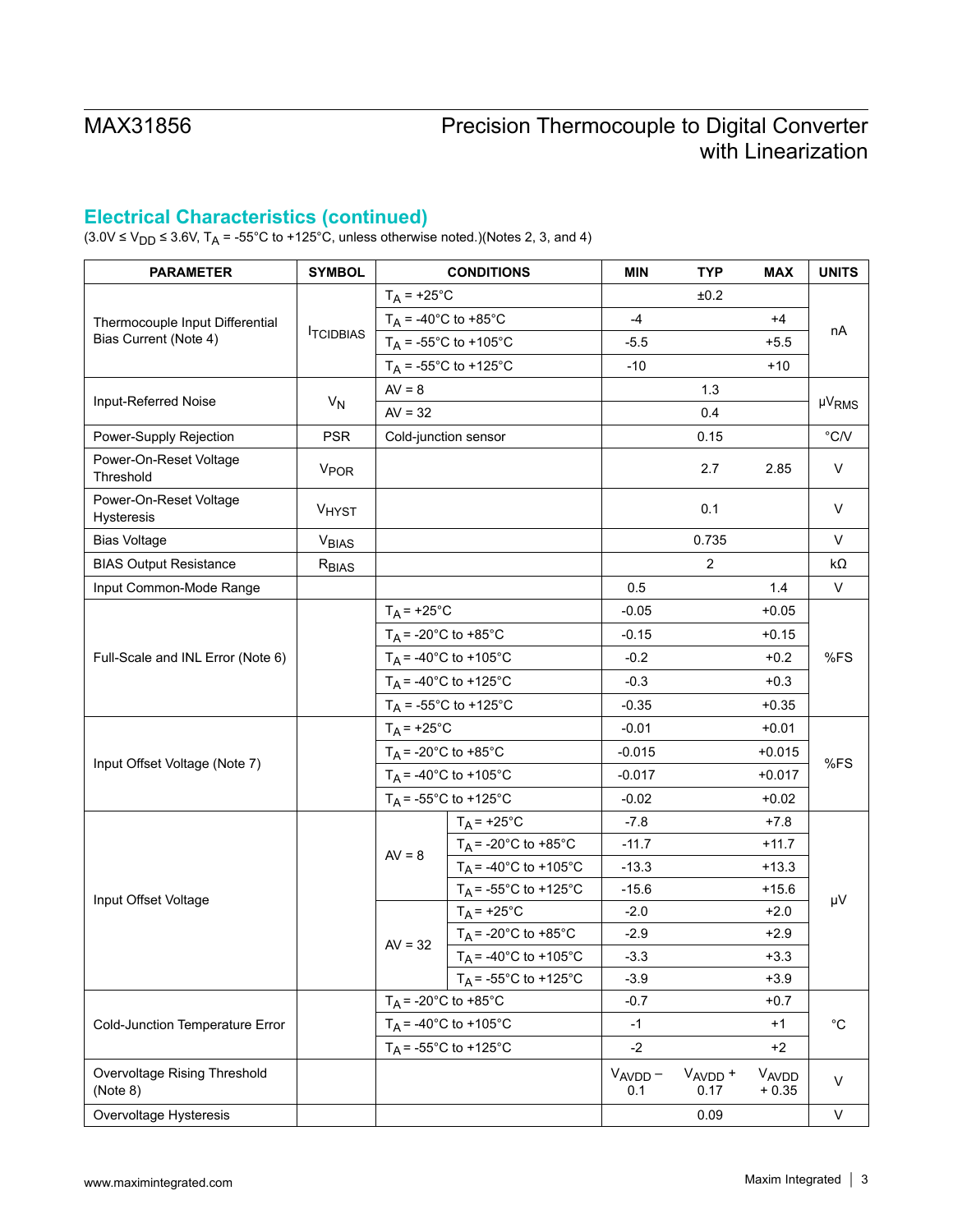# **Electrical Characteristics (continued)**

 $(3.0\vee\leq\vee_{DD}\leq 3.6\vee, T_A = -55^{\circ}\text{C}$  to +125°C, unless otherwise noted.)(Notes 2, 3, and 4)

| <b>PARAMETER</b>                                              | <b>SYMBOL</b>     | <b>CONDITIONS</b>                                                          | <b>MIN</b> | <b>TYP</b> | <b>MAX</b> | <b>UNITS</b> |  |
|---------------------------------------------------------------|-------------------|----------------------------------------------------------------------------|------------|------------|------------|--------------|--|
| Undervoltage Falling Edge<br>Threshold (Note 8)               |                   |                                                                            | $-0.3$     | $-0.17$    | 0          | V            |  |
| Undervoltage Hysteresis                                       |                   |                                                                            |            | 0.09       |            | V            |  |
|                                                               |                   | Type B,<br>$T_A = 0$ to 125°C,<br>$T_{TC}$ = 95°C to +1798°C               | $-0.24$    |            | $+0.25$    |              |  |
|                                                               |                   | Type E,<br>$T_A$ = -55°C to +125°C<br>$T_{TC}$ = -200°C to +1000°C         | $-0.14$    |            | $+0.06$    |              |  |
|                                                               |                   | Type J,<br>$T_A$ = -55°C to +125°C<br>$T_{TC}$ = -210°C to +1200°C         | $-0.11$    |            | $+0.10$    |              |  |
| Thermocouple Linearity                                        |                   | Type K,<br>$T_A$ = -55°C to +125°C<br>$T_{TC}$ = -200°C to +1372°C         | $-0.13$    |            | $+0.12$    | °C           |  |
| <b>Correction Error</b>                                       |                   | Type N,<br>$T_A = -55^{\circ}C$ to +125°C<br>$T_{TC}$ = -200°C to +1300°C  | $-0.09$    |            | $+0.08$    |              |  |
|                                                               |                   | Type R,<br>$T_A$ = -50°C to +125°C<br>$T_{TC}$ = -50°C to +1768°C          | $-0.19$    |            | $+0.17$    |              |  |
|                                                               |                   | Type S,<br>$T_A = -50^{\circ}$ C to +125°C<br>$T_{TC}$ = -50°C to +1768°C  | $-0.16$    |            | $+0.20$    |              |  |
|                                                               |                   | Type T,<br>$T_A = -55^{\circ}C$ to +125°C<br>$T_{TC}$ = -200°C to +400°C   | $-0.07$    |            | $+0.07$    |              |  |
|                                                               | t <sub>CONV</sub> | 1-Shot conversion or first<br>conversion in auto-conversion<br>mode (60Hz) |            | 143        | 155        |              |  |
| Temperature Conversion Time<br>(Thermocouple + Cold Junction) |                   | 1-Shot conversion or first<br>conversion in auto-conversion<br>mode (50Hz) |            | 169        | 185        | ms           |  |
|                                                               |                   | Auto conversion mode,<br>conversions 2 through n (60Hz)                    |            | 82         | 90         |              |  |
|                                                               |                   | Auto conversion mode,<br>conversions 2 through n (50Hz)                    |            | 98         | 110        |              |  |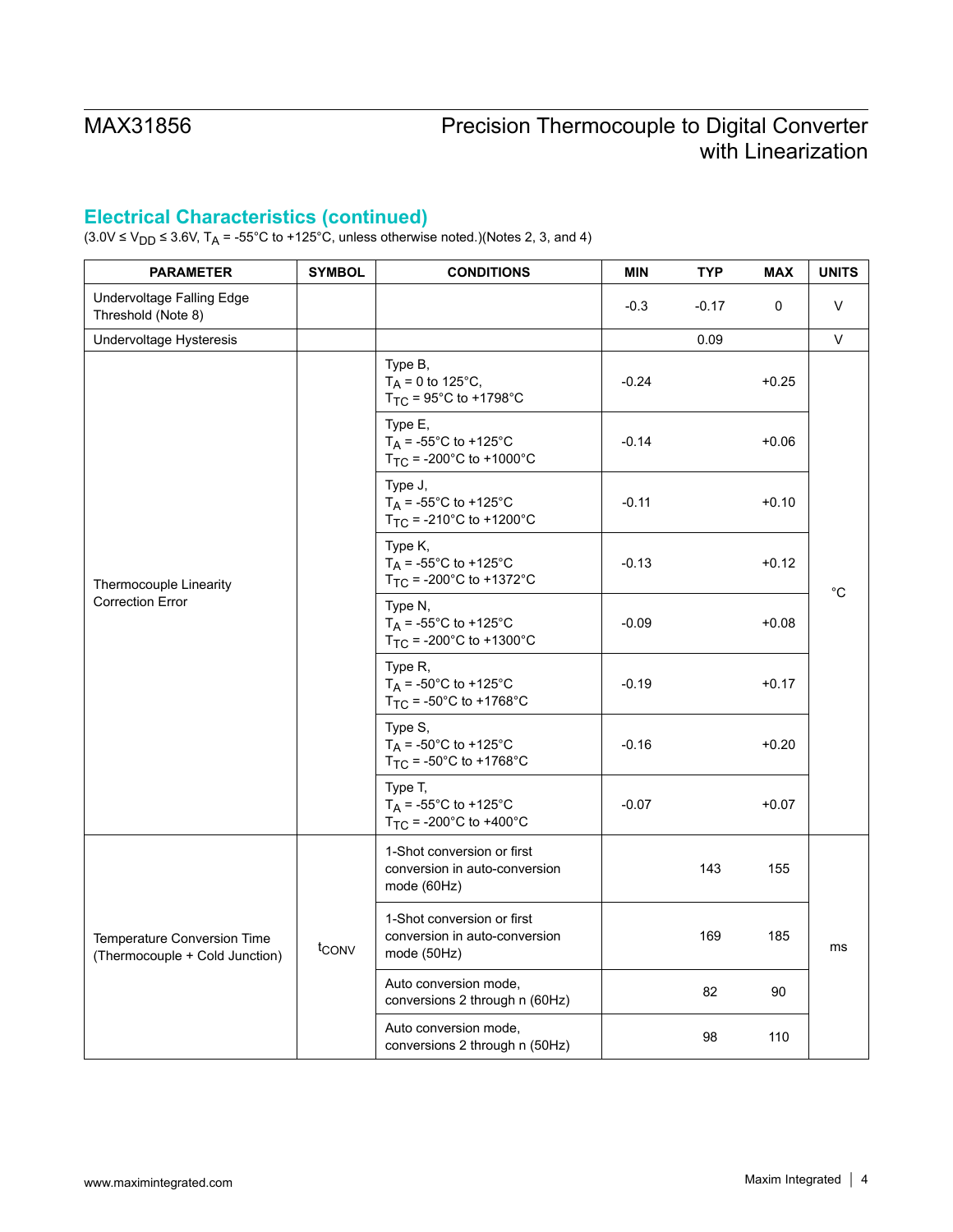# **Electrical Characteristics (continued)**

 $(3.0\text{V} \le V_{\text{DD}} \le 3.6\text{V}, T_A = -55^{\circ}\text{C}$  to +125°C, unless otherwise noted.)(Notes 2, 3, and 4)

| <b>PARAMETER</b>              | <b>SYMBOL</b>    | <b>CONDITIONS</b>            | <b>MIN</b>     | <b>TYP</b> | <b>MAX</b> | <b>UNITS</b> |
|-------------------------------|------------------|------------------------------|----------------|------------|------------|--------------|
| Common-Mode Rejection         | <b>CMR</b>       | $0.5V \leq V_{CM} \leq 1.4V$ |                | 70         |            | dB           |
| 50/60Hz Noise Rejection       |                  | Fundamental and harmonics    |                | 91         |            | dB           |
| <b>SERIAL INTERFACE</b>       |                  |                              |                |            |            |              |
| Input Leakage Current         | <b>ILEAK</b>     | (Note 5)                     | $-1$           |            | $+1$       | μA           |
| Output High Voltage           | V <sub>OH</sub>  | $I_{OUT} = -1.6mA$           | $V_{CC}$ - 0.4 |            |            | V            |
| Output Low Voltage            | $V_{OL}$         | $I_{OUT} = 1.6mA$            |                |            | 0.4        | V            |
| Input Capacitance             | $C_{\text{IN}}$  |                              |                | 8          |            | pF           |
| Serial Clock Frequency        | $f_{SCL}$        |                              |                |            | 5          | <b>MHz</b>   |
| <b>SCK Pulse High Width</b>   | t <sub>CH</sub>  |                              | 100            |            |            | ns           |
| <b>SCK Pulse Low Width</b>    | $t_{CL}$         |                              | 100            |            |            | ns           |
| <b>SCK Rise and Fall Time</b> | $t_R$ , $t_F$    | $C_L = 10pF$                 |                |            | 200        | ns           |
| CS Fall to SCK Rise           | $t_{\rm CC}$     | $C_L = 10pF$                 | 100            |            |            | ns           |
| SCK to CS Hold                | t <sub>CCH</sub> | $C_L = 10pF$                 | 100            |            |            | ns           |
| CS Rise to Output Disable     | t <sub>CDZ</sub> | $C_1 = 10pF$                 |                |            | 40         | ns           |
| Data to SCLK Setup            | t <sub>DC</sub>  |                              | 35             |            |            | ns           |
| <b>SCLK to Data Hold</b>      | t <sub>CDH</sub> |                              | 35             |            |            | ns           |
| SCK Fall to Output Data Valid | t <sub>CDD</sub> | $C_L = 10pF$                 |                |            | 80         | ns           |
| CS Inactive Time              | t <sub>CWH</sub> | (Note 3)                     | 400            |            |            | ns           |

**Note 2:** All voltages are referenced to GND. Currents entering the IC are specified positive, and currents exiting the IC are negative.

**Note 3:** All Serial Interface timing specifications are guaranteed by design.

**Note 4:** Specification is 100% tested at  $T_A = +25^{\circ}$ C. Specification limits over temperature ( $T_A = T_{MIN}$  to  $T_{MAX}$ ) are guaranteed by design and characterization; not production tested.

**Note 5:** For all pins except T+ and T- (see the Thermocouple Input Bias Current parameter in the *[Electrical Characteristics](#page-1-0)* table.

**Note 6:** Using a common-mode voltage other than VBIAS will change this specification. See the *[Typical Operating Characteristics](#page-6-0)* for details.

**Note 7:** Input-referred full-scale voltage is 78.125mV when AV = 8 and is 19.531mV when AV = 32.

**Note 8:** Overvoltage and undervoltage limits apply to T+, T-, and BIAS pins.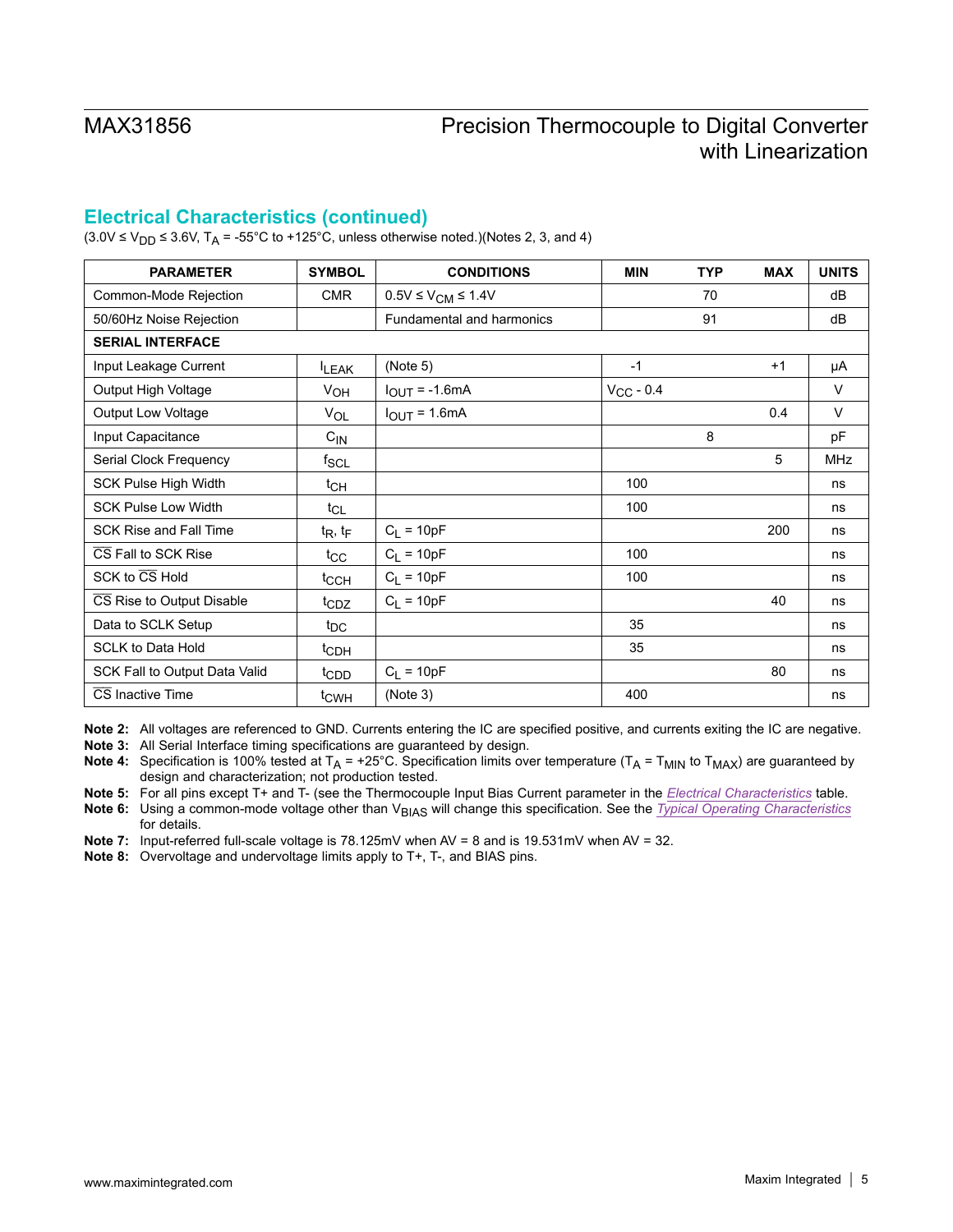

*Figure 1. Timing Diagram: SPI Read Data Transfer*



*Figure 2. Timing Diagram: SPI Write Data Transfer*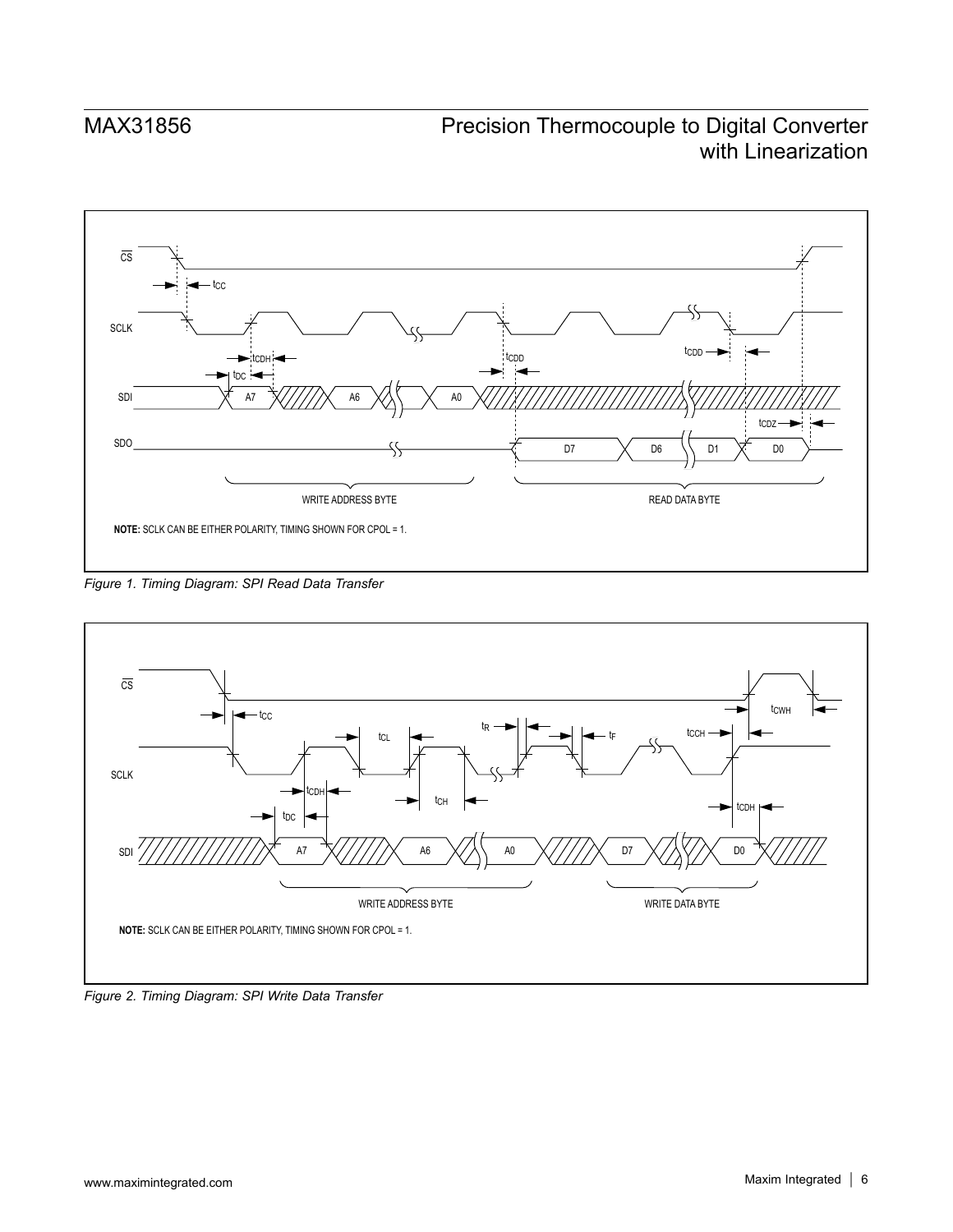# <span id="page-6-0"></span>**Typical Operating Characteristics**

( $V_{CC}$  = 3.3V and  $T_A$  = +25°C, unless otherwise noted.)

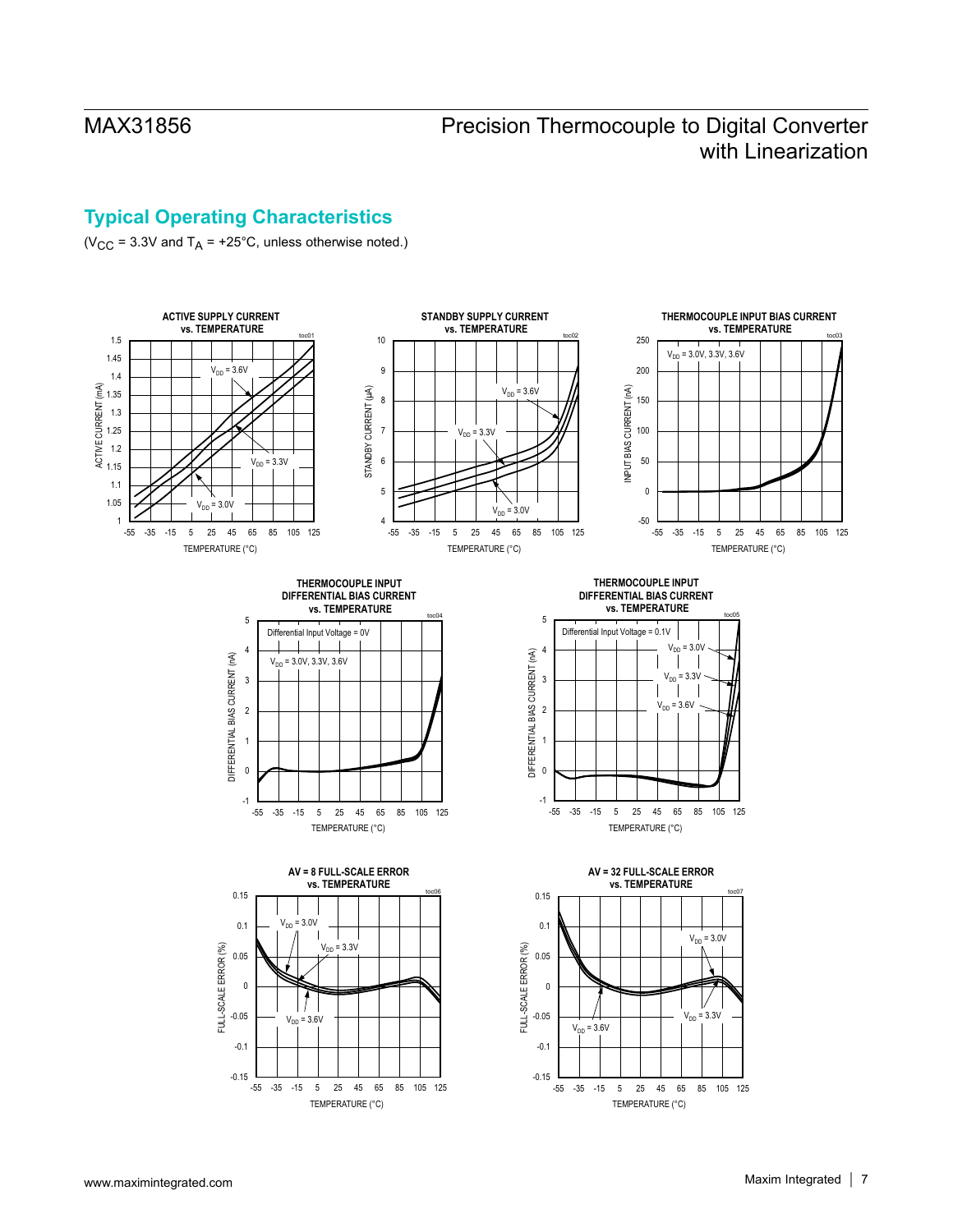# **Typical Operating Characteristics (continued)**

( $V_{CC}$  = 3.3V and T<sub>A</sub> = +25°C, unless otherwise noted.)













THERMOCOUPLE TEMPERATURE (°C)



# **ERROR vs. TEMPERATURE**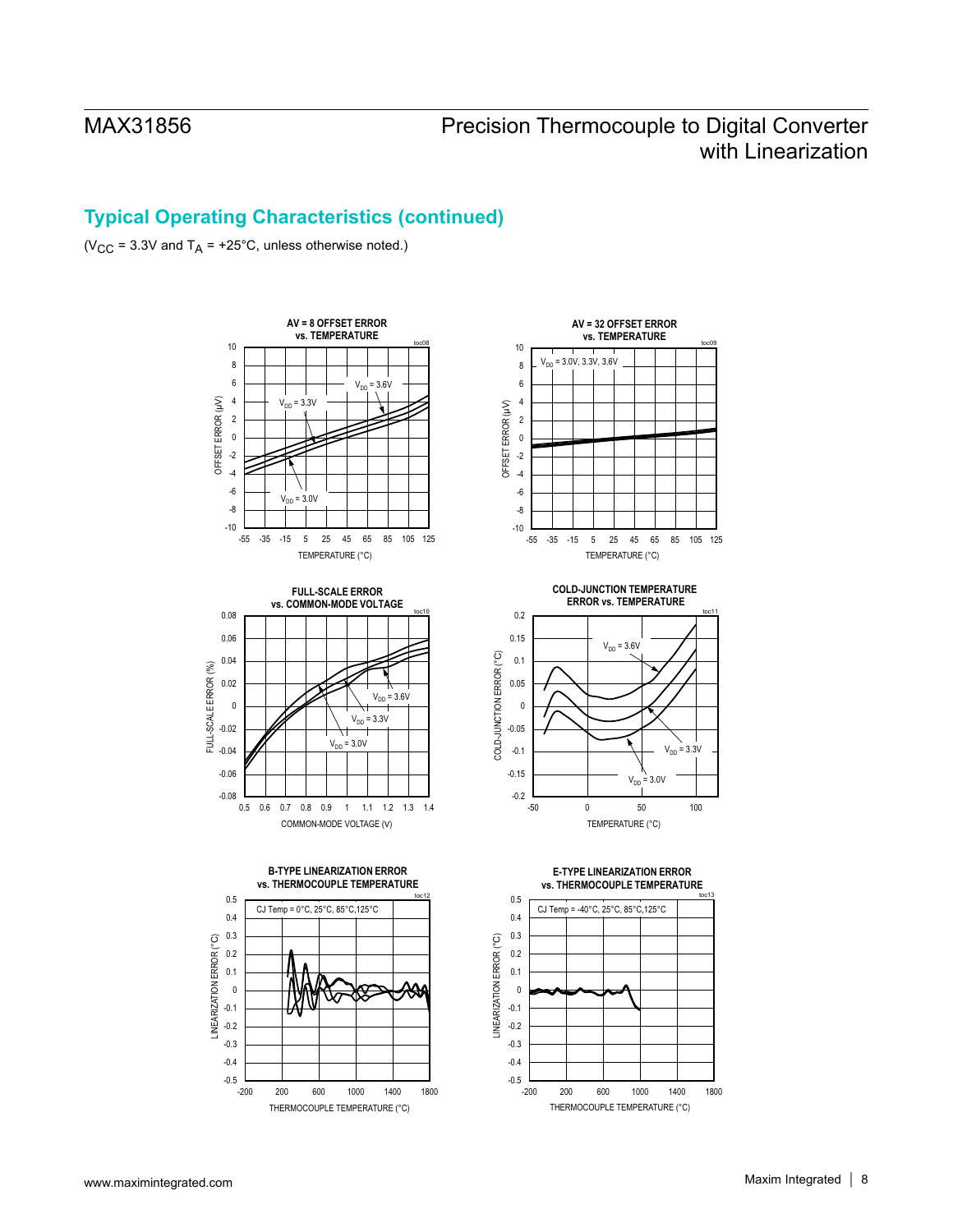# **Typical Operating Characteristics (continued)**

( $V_{CC}$  = 3.3V and T<sub>A</sub> = +25°C, unless otherwise noted.)





-0.4 -0.3 -0.2 -0.1 0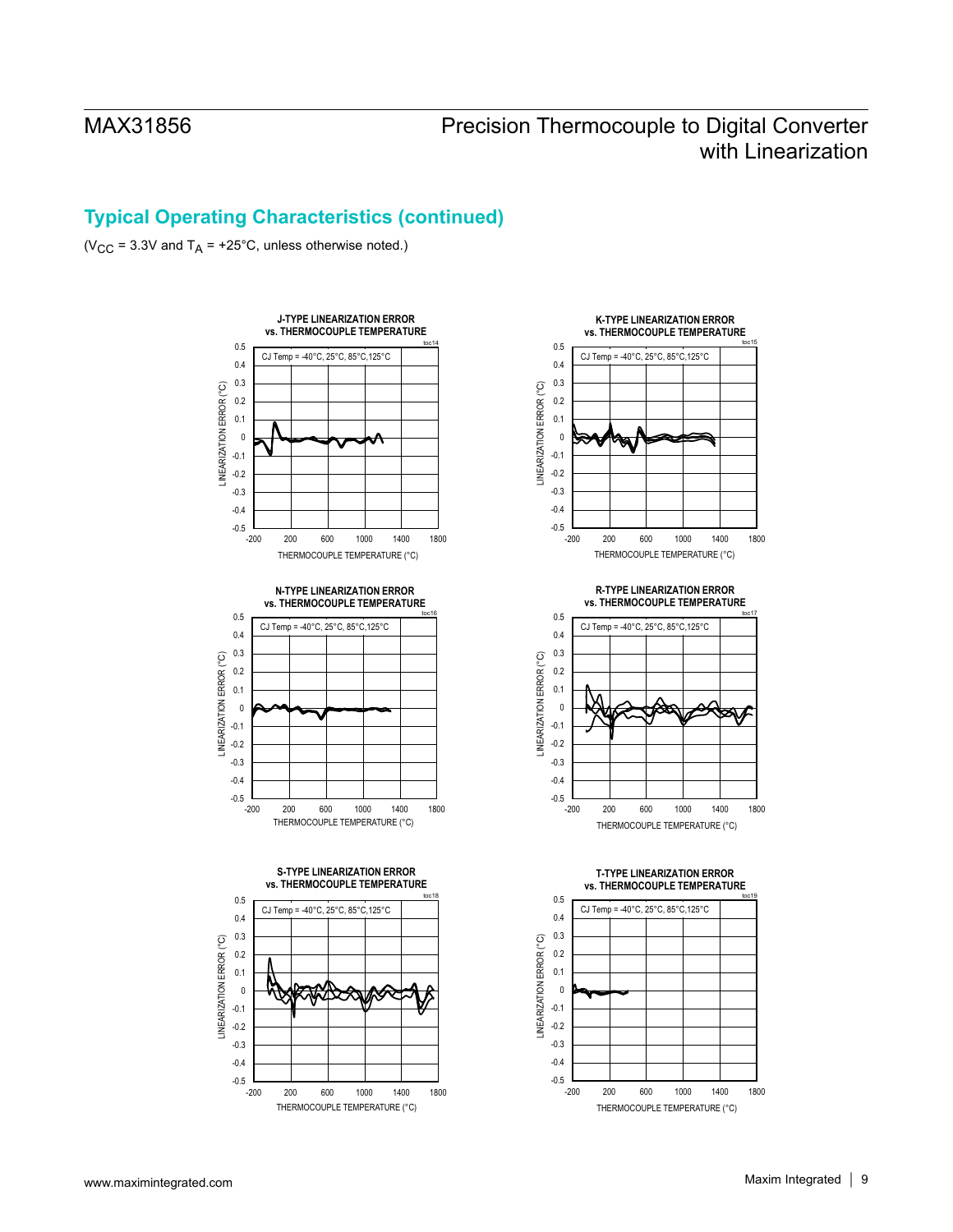# **Pin Configuration**



# **Pin Description**

| <b>PIN</b>      | <b>NAME</b>            | <b>FUNCTION</b>                                                                                   |
|-----------------|------------------------|---------------------------------------------------------------------------------------------------|
|                 | <b>AGND</b>            | Analog Ground                                                                                     |
| $\mathfrak{p}$  | <b>BIAS</b>            | Bias Voltage Source. Nominally 0.735V. This pin is floating when no conversions are taking place. |
| 3               | T-                     | Thermocouple Negative Input. See Table 1.                                                         |
| 4               | $T+$                   | Thermocouple Positive Input. See Table 1.                                                         |
| 5               | <b>AVDD</b>            | Analog Positive Supply. Bypass with a 0.1µF capacitor to AGND.                                    |
| 6               | <b>DNC</b>             | Do Not Connect                                                                                    |
| 7               | <b>DRDY</b>            | Data Ready Output                                                                                 |
| 8               | <b>DVDD</b>            | Digital Positive Supply. Bypass with a 0.1µF capacitor to DGND.                                   |
| 9               | $\overline{\text{CS}}$ | Chip Select. Set CS low to enable the serial interface.                                           |
| 10              | <b>SCK</b>             | Serial Clock Input                                                                                |
| 11              | <b>SDO</b>             | Serial Data Output                                                                                |
| 12 <sup>2</sup> | SDI                    | Serial Data Input                                                                                 |
| 13              | <b>FAULT</b>           | Cable, thermocouple, or temperature fault output                                                  |
| 14              | <b>DGND</b>            | Digital Ground                                                                                    |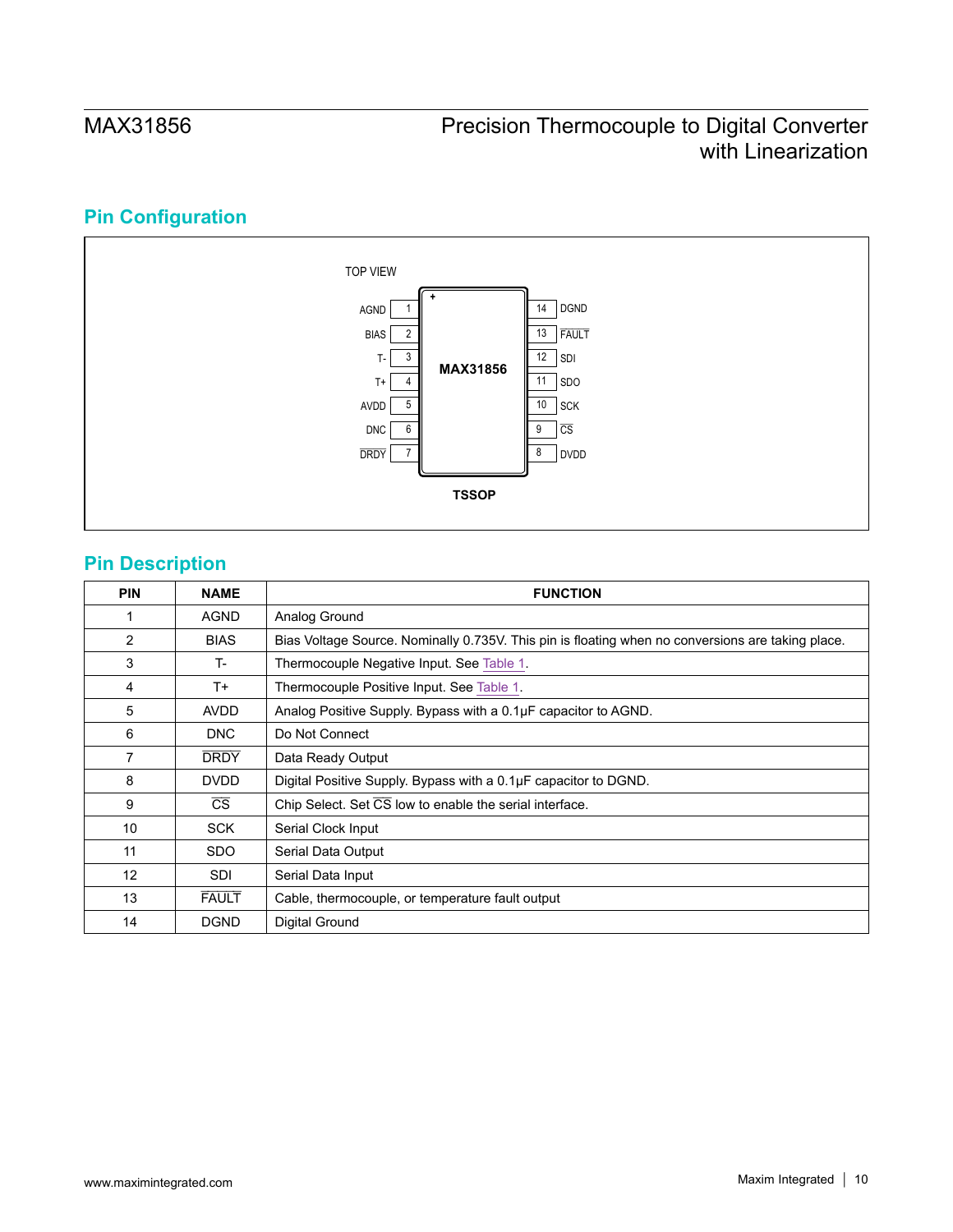# **Block Diagram**



# **Detailed Description**

The MAX31856 is a sophisticated thermocouple-to-digital converter with a built-in 19-bit analog-to-digital converter (ADC). Internal functions include correction for thermocouple nonlinearity, input protection, cold-junction compensation sensing and correction, a digital controller, a SPI-compatible interface, and associated control logic.

In the simplest configuration, the thermocouple wires connect directly to inputs T- and T+, with a common-mode bias voltage provided by the BIAS output. Additional filtering and/or protection components may be added if needed, as discussed in the *[Applications Information](#page-26-0)* section. Operation is controlled by two configuration bytes and four bytes that contain over- and undertemperature detection thresholds.

### **Temperature Conversion**

The temperature conversion process consists of five steps as described in the sections below. The input amplifier and ADC amplify and digitize the thermocouple's voltage output. The internal temperature sensor measures the cold-junction temperature. Using the internal lookup table (LUT), the ADC code corresponding to the coldjunction temperature for the selected thermocouple type is determined. The thermocouple code and the cold-junction code are summed to produce the code corresponding to the cold-junction compensated thermocouple temperature. Finally, the LUT is used to produce a cold-junction compensated output code in units of °C.

### **Thermocouple Voltage Conversion**

T+ and T- are the thermocouple inputs. T- is biased to approximately 0.735V by the BIAS output. The amplifier provides gain to the μV- and mV-level thermocouple signals to make the amplitude appropriate for the ADC's fullscale input range. Two amplifier gains provide full-scale input ranges of ±78.125mV and ±19.531mV to accommodate higher- and lower-sensitivity thermocouples.

Because long thermocouple wires may pick up noise from a variety of sources, including AC power cables, the amplified signal is lowpass filtered before being applied to the ADC. The ADC provides further digital lowpass and notch filtering to attenuate input noise. The notch frequencies are either 50Hz and its harmonics or 60Hz and its harmonics, selectable using bit 0 of the Configuration 0 register (00h). In addition, bits D6:4 of the Configuration 1 register (01h) enable an averaging mode that provides additional filtering with an associated increase in conversion time. 2, 4, 8, or 16 samples may be averaged using this mode.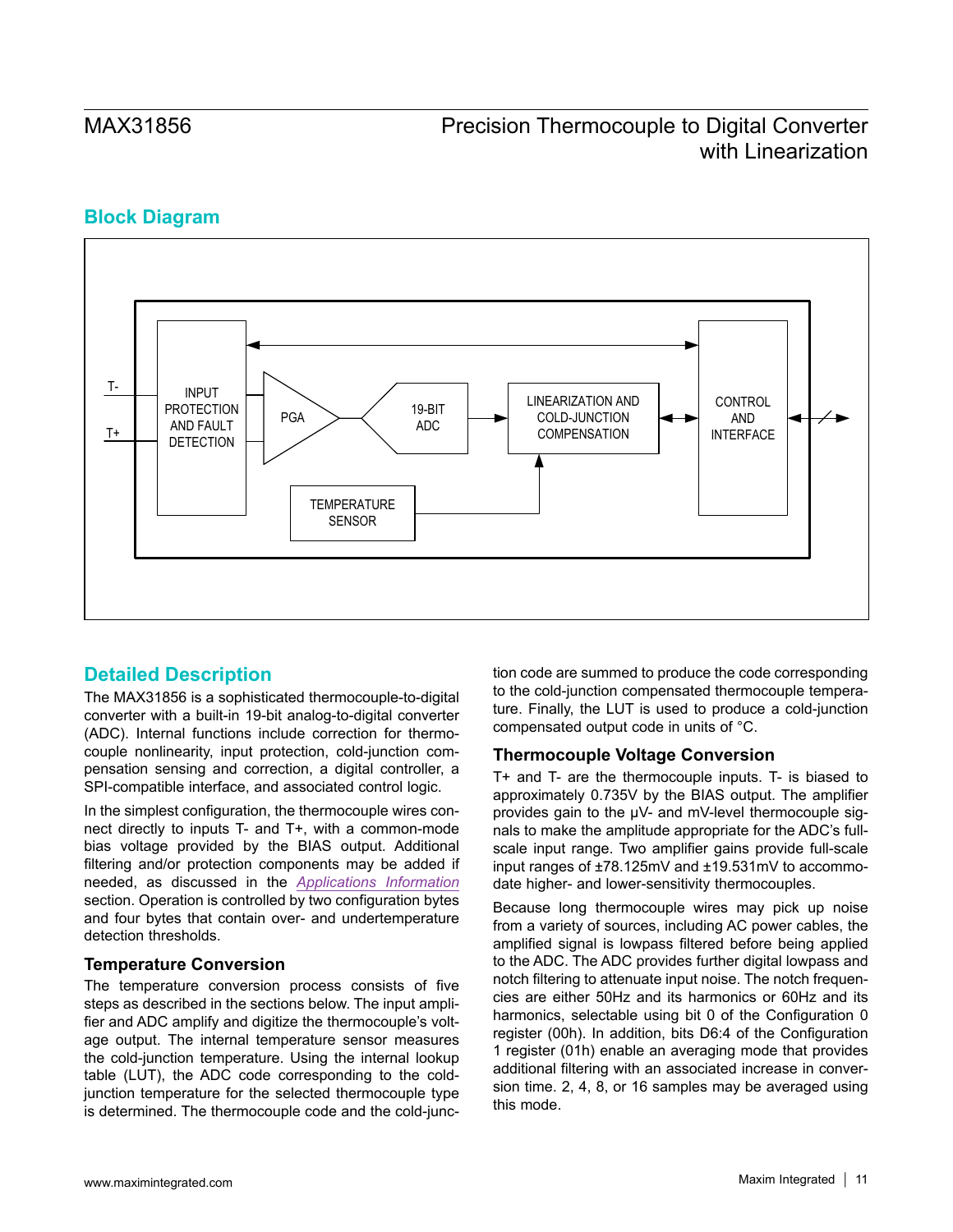The conversion mode can be either continuous or "normally off", as selected by bit 7 of the Configuration 0 register (00h). When in the normally off mode, a single "1-shot" conversion may be selected using bit 6 of the Configuration 0 register (00h).

Thermocouple type is user-selectable using bits D3:0 of the Configuration 1 register (01h). Thermocouple types K, J, N, R, S, T, B, and E are supported by automatic cold-junction compensation and linearization. (To use a different thermocouple type, use bits D3:0 to select a gain of either 8 or 32. The linearization and cold-junction compensation calculations may then be done externally using the cold-junction temperature and thermocouple voltage data.)

### <span id="page-11-1"></span>**Cold-Junction Temperature Sensing**

The function of the thermocouple is to sense a difference in temperature between two ends of the thermocouple wires. The thermocouple's sensing junction (often called the "hot" junction regardless of its temperature) can be measured across its rated operating temperature range (see [Table 1](#page-11-0) for supported thermocouple temperature ranges).

Additional thermocouples are created where the thermocouple wires make contact with different metals, usually at a connector or at the point where they are soldered to a PCB (the "cold junction"). To compensate for the errors due to these additional thermocouples, the temperature at the cold junction must be measured. This is done with the internal precision temperature sensor, which has accuracy better than ±0.7°C from -20°C to +85°C. By placing the MAX31856 near the cold junction, the cold-junction temperature can be measured and used to compensate for cold-junction effects.

The MAX31856 stores the cold-junction temperature data in registers 0Ah and 0Bh. When the cold-junction temperature sensor is enabled, these registers are read-only and contain the measured cold-junction temperature plus the value in the Cold-Junction Offset register. Reading the register with the cold-junction temperature sensor enabled will reset the DRDY pin high. Both bytes of this register should be read as a multibyte transfer to ensure both bytes are from the same temperature update. When the cold-junction temperature sensor is disabled, these registers become read-write registers that contain the most recent measured temperature value. If desired, data from an external temperature sensor may be written to these registers when the internal cold-junction sensor is disabled. The maximum cold-junction temperature is clamped at 128°C and the minimum is clamped at -64°C. See [Table 2](#page-12-0) for the Reference Junction (Cold Junction) Temperature Data Format.

If desired, a temperature offset may be written to the Cold-Junction Offset register (09h). The value stored in registers 0Ah and 0Bh will then be equal to the measured

| <b>TYPE</b> | <b>T-WIRE</b>    | <b>T+WIRE</b>    | <b>TEMP RANGE</b>                     | <b>NOMINAL</b><br>SENSITIVITY (µV/°C)               | <b>COLD-JUNCTION</b><br><b>TEMP RANGE</b> |
|-------------|------------------|------------------|---------------------------------------|-----------------------------------------------------|-------------------------------------------|
| B           | Platinum/Rhodium | Platinum/Rhodium | 250°C to 1820°C                       | 10.086<br>$(+500^{\circ}$ C to $+1500^{\circ}$ C)   | 0 to $125^{\circ}$ C                      |
| F           | Constantan       | Chromel          | $-200^{\circ}$ C to $+1000^{\circ}$ C | 76.373<br>$(0^{\circ}$ C to +1000 $^{\circ}$ C)     | -55 $^{\circ}$ C to +125 $^{\circ}$ C     |
| J           | Constantan       | Iron             | $-210^{\circ}$ C to $+1200^{\circ}$ C | 57.953<br>$(0^{\circ}C \text{ to } + 750^{\circ}C)$ | -55 $^{\circ}$ C to +125 $^{\circ}$ C     |
| K           | Alumel           | Chromel          | $-200^{\circ}$ C to $+1372^{\circ}$ C | 41.276<br>$(0^{\circ}$ C to + 1000 $^{\circ}$ C)    | -55 $^{\circ}$ C to +125 $^{\circ}$ C     |
| N           | Nisil            | Nicrosil         | $-200^{\circ}$ C to $+1300^{\circ}$ C | 36.256<br>$(0^{\circ}$ C to +1000 $^{\circ}$ C)     | -55 $^{\circ}$ C to +125 $^{\circ}$ C     |
| R           | <b>Platinum</b>  | Platinum/Rhodium | $-50^{\circ}$ C to $+1768^{\circ}$ C  | 10.506<br>$(0^{\circ}$ C to +1000 $^{\circ}$ C)     | -50 $^{\circ}$ C to +125 $^{\circ}$ C     |
| S           | <b>Platinum</b>  | Platinum/Rhodium | $-50^{\circ}$ C to $+1768^{\circ}$ C  | 9.587<br>$(0^{\circ}$ C to +1000 $^{\circ}$ C)      | -50 $^{\circ}$ C to +125 $^{\circ}$ C     |
| т           | Constantan       | Copper           | $-200^{\circ}$ C to $+400^{\circ}$ C  | 52.18<br>$(0^{\circ}$ C to +400 $^{\circ}$ C)       | -55 $^{\circ}$ C to +125 $^{\circ}$ C     |

# <span id="page-11-0"></span>**Table 1. Supported Thermocouples and Temperature Ranges**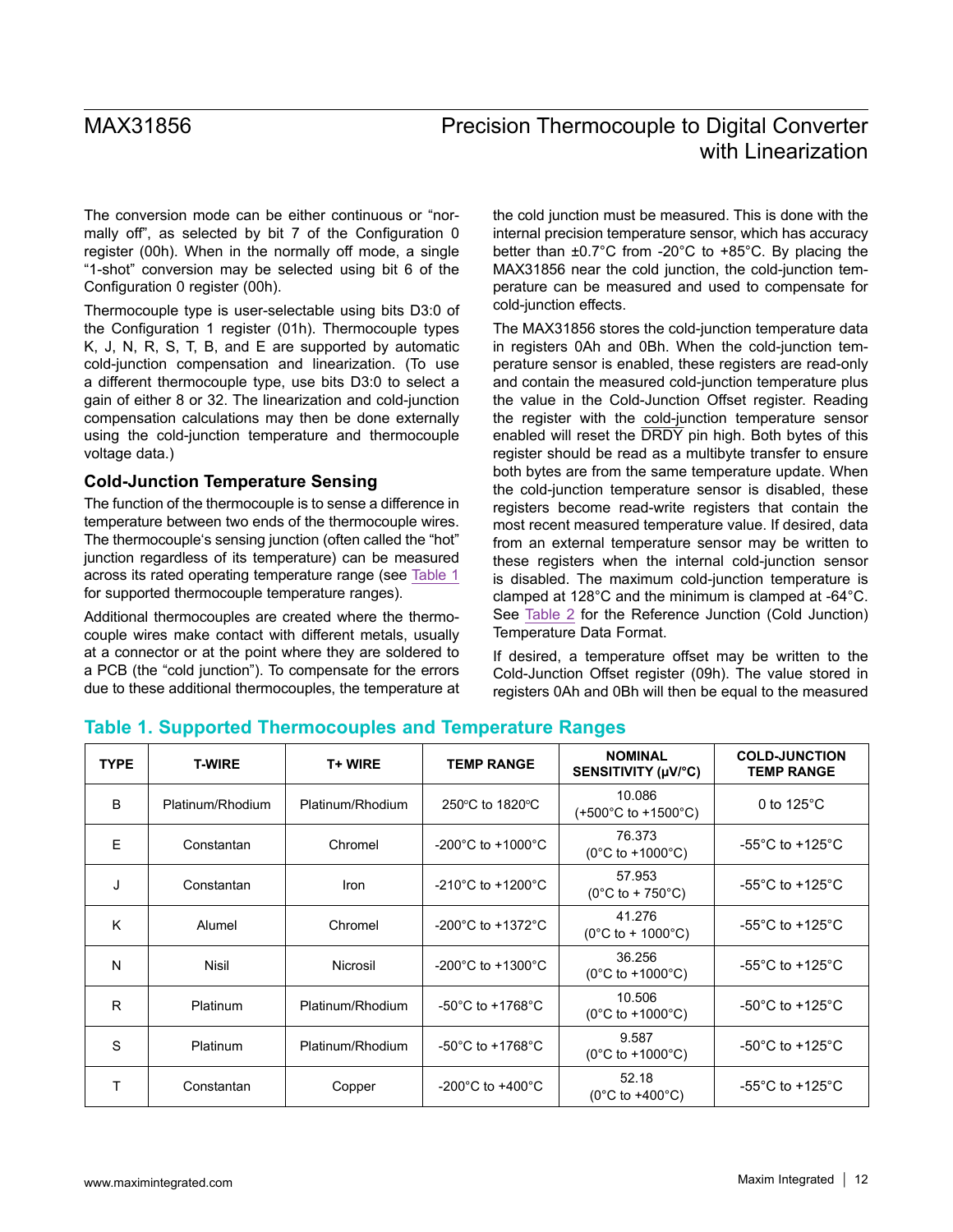value plus the offset value. The MSB of the offset register is 4°C and the LSB is 0.0625°C. The resulting range of the offset value applied to the measured CJ temperature is -8°C to +7.9375°C. The default offset value is 0°C (00h).

Optimal performance is achieved when the thermocouple cold junction and the cold-junction sensor are at the same temperature. Avoid placing heat-generating devices or components near the cold junction because this may produce cold-junction-related errors. When a significant temperature differential between the internal sensor and the cold junction is unavoidable, an external temperature sensor may be used instead. The temperature measured by the external sensor may be written to the cold-junction temperature register and used for cold-junction compensation. Bit 3 of Configuration 0 register (00h) disables the internal cold-junction temperature sensor and allows temperature values from an external sensor to be written directly into the Cold-Junction Temperature registers (0Ah and 0Bh).

### **Cold-Junction Temperature Translation and Compensation**

Thermocouple temperature values and corresponding ADC codes are stored in an internal lookup table. After measuring the cold-junction temperature, the LUT is used to convert the temperature value to the equivalent ADC code for the type of thermocouple being used. Values between LUT entries are interpolated. The coldjunction ADC code is added to the conversion result in the thermocouple voltage register to yield a cold-junctioncompensated value.

### <span id="page-12-0"></span>**Table 2. Reference Junction (Cold-Junction) Temperature Data Format**

| <b>TEMPERATURE (°C)</b> | <b>DIGITAL OUTPUT</b> |
|-------------------------|-----------------------|
| +127.984375             | 0111 1111 1111 1100   |
| +127                    | 0111 1111 0000 0000   |
| +125                    | 0111 1101 0000 0000   |
| $+64$                   | 0100 0000 0000 0000   |
| $+25$                   | 0001 1001 0000 0000   |
| $+0.5$                  | 0000 0000 1000 0000   |
| $+0.015625$             | 0000 0000 0000 0100   |
| O                       | 0000 0000 0000 0000   |
| $-0.5$                  | 1111 1111 1000 0000   |
| -25                     | 1110 0111 0000 0000   |
| -55                     | 1100 1001 0000 0000   |

### **Thermocouple Linearization and Conversion of Code to Temperature**

Because all thermocouples are nonlinear, the raw coldjunction-compensated value must be corrected for nonlinearity and converted to a temperature value. This is done using the LUT to produce the linearized and cold-junction-compensated temperature value, which is stored after every conversion as 19 bits in the Linearized Thermocouple Temperature registers (0Ch, 0Dh, and 0Eh). All three bytes should be read as a multibyte transfer to ensure all are from the same data update. See [Table 3](#page-12-1) for the Linearized Thermocouple Temperature Data Format.

Linearization accuracy varies by thermocouple type, "hotjunction" temperature, and cold-junction temperature, with the largest errors typically occurring near the hot-junction and cold-junction extremes. Worst-case values for linearization errors are shown in the *[Electrical Characteristics](#page-1-0)* table.

# **Over-/Undertemperature Fault Detection**

Over- and undertemperature fault detection are available for both the cold-junction temperature and the linearized and cold-junction-compensated temperature reading. Two registers (03h and 04h) contain the high and low thresholds for the cold-junction temperature. The cold-junction temperature value in registers 0Ah and 0Bh is compared to the threshold values. If a threshold is exceeded, the corresponding bit is set in the Fault Status register (0Fh) and, if not masked, the FAULT output will assert.

# <span id="page-12-1"></span>**Table 3. Linearized Thermocouple Temperature Data Format**

| TEMPERATURE (°C) | <b>DIGITAL OUTPUT</b>         |
|------------------|-------------------------------|
| $+1600.00$       | 0110 0100 0000 0000 0000 0000 |
| $+1000.00$       | 0011 1110 1000 0000 0000 0000 |
| +100.9375        | 0000 0110 0100 1111 0000 0000 |
| $+25.00$         | 0000 0001 1001 0000 0000 0000 |
| $+0.0625$        | 0000 0000 0000 0001 0000 0000 |
| 0.00             | 0000 0000 0000 0000 0000 0000 |
| $-0.0625$        | 1111 1111 1111 1111 0000 0000 |
| $-0.25$          | 1111 1111 1111 1100 0000 0000 |
| $-1.00$          | 1111 1111 1111 0000 0000 0000 |
| $-250.00$        | 1111 0000 0110 0000 0000 0000 |

*This format also applies to the High Fault and Low Fault thresholds.* 

*(Note that the practical temperature range varies with the ther- mocouple type.)*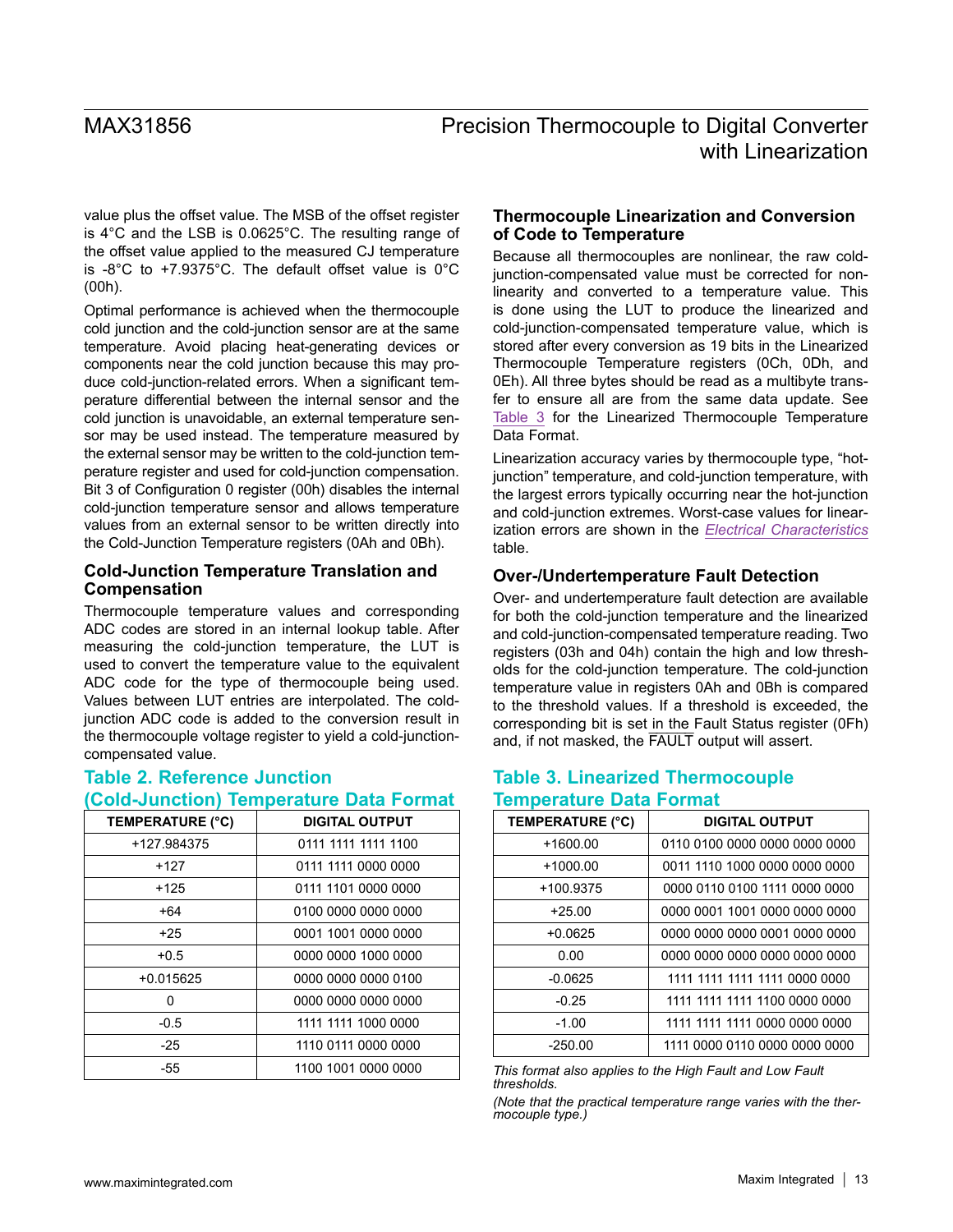Four registers (05h through 08h) contain over- and undertemperature thresholds for the linearized and cold-junction-compensated temperature. These threshold register values are compared to the linearized temperature reading found in registers 0Ch, 0Dh, and 0Eh. If a threshold is exceeded, the corresponding bit is set in the Fault Status register (0Fh) and, if not masked, the FAULT output will assert.

### **Integrated Input Protection**

The internal circuitry is protected from excessive voltages applied to the thermocouple cables by integrated MOSFETs at the T+ and T- inputs, and the BIAS output. These MOSFETs turn off when the input voltage is negative or greater than  $V_{DD}$ . The MOSFETs are capable of withstanding input voltages up to ±45V. If fault voltages beyond the ±45V limits are expected, see the *[Applications](#page-26-0) [Information](#page-26-0)* section.

When the absolute input voltage at T+ or T- is negative or greater than  $V_{DD}$ , the Under-/Overvoltage Fault bit, Bit 1, is set in the Fault Status register (0Fh) and the FAULT pin asserts if not masked. Conversions are suspended while the OVUV fault is present and will resume when the fault is removed.

### <span id="page-13-1"></span>**Open-Circuit Fault Detection**

Detection of open-circuit faults, such as those caused by broken thermocouple wires, can be enabled or disabled using bits 4 and 5 in the Configuration 0 register (00h). Fault detection is accomplished by forcing a small

current through the thermocouple wires. The time required to detect an open circuit depends on the values of the lead resistances and any filter capacitance at the thermocouple input and therefore, bits 4 and 5 also select the time allowed for open-circuit fault detection. A nominal detection time of either 10ms, 32ms, or 100ms can be selected. The Open-Circuit Detection Mode table [\(Table](#page-13-0) [4](#page-13-0)) shows the effect of these two bits on the conversion time. When the device is in one-shot mode, open-circuit detection can be disabled or set to occur every one-shot conversion. When the device is in automatic conversion mode, open-circuit detection may be disabled, or it may be set to automatically test for open circuits every 16 conversion cycles. If on-demand detection is desired, select "detection disabled" (00), then select the setting for the desired time constant. An open-circuit detection test will be performed immediately after the current conversion is completed. Disabling the open fault detection when in comparator mode while there is an open fault present will not clear the fault bit or FAULT pin. If this happens, to subsequently clear the fault, the MAX31856 must be placed in interrupt mode and then the fault cleared. Note that, when cold-junction sensing is enabled, opencircuit fault detection and cold-junction sensing occur concurrently. Therefore, cold-junction temperature sensing has no effect on the overall cycle time when opencircuit fault detection is enabled. An open-circuit fault is indicated by the Open Fault bit, Bit 0, in the Fault Status register (0Fh) and the FAULT pin asserts if not masked.

| <b>BITS 5:4</b>                                        |                                           |                                                                           | <b>FAULT TEST TIME (ms)</b> |            |                          |             |
|--------------------------------------------------------|-------------------------------------------|---------------------------------------------------------------------------|-----------------------------|------------|--------------------------|-------------|
| <b>OCFAULT1:</b><br><b>OCFAULT0 (Config</b><br>Byte 0) | <b>FAULT TEST</b>                         | <b>INPUT NETWORK</b>                                                      | <b>CJ SENSE ENABLED</b>     |            | <b>CJ SENSE DISABLED</b> |             |
|                                                        |                                           |                                                                           | <b>TYP</b>                  | <b>MAX</b> | <b>TYP</b>               | <b>MAX</b>  |
| 00                                                     | <b>Disabled</b>                           | N/A                                                                       | 0                           | 0          | 0                        | $\mathbf 0$ |
| 01                                                     | Enabled<br>(Once every 16<br>conversions) | $R_S < 5k\Omega$                                                          | 13.3                        | 15         | 40                       | 44          |
| 10                                                     | Enabled<br>(Once every 16<br>conversions) | $40k\Omega > R_S > 5k\Omega$ ;<br>Time constant $\leq$<br>2 <sub>ms</sub> | 33.4                        | 37         | 60                       | 66          |
| 11                                                     | Enabled<br>(Once every 16<br>conversions) | $40k\Omega > R_S > 5k\Omega$<br>Time constant ><br>2 <sub>ms</sub>        | 113.4                       | 125        | 140                      | 154         |

# <span id="page-13-0"></span>**Table 4. Open-Circuit Detection Mode**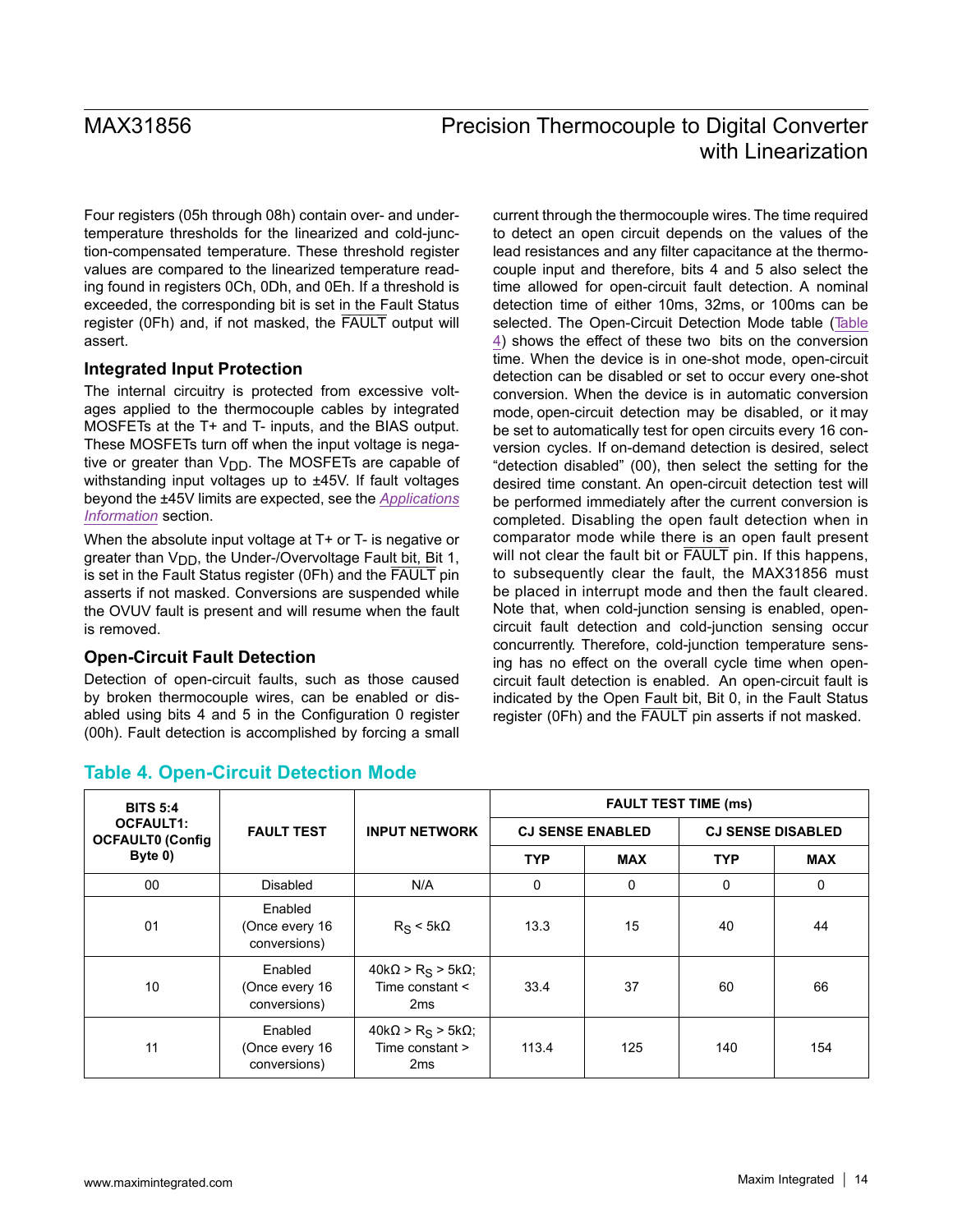### **Cold-Junction and Thermocouple Out-of-Range Detection**

Thermocouple characteristics, the measurement circuitry, and the linearization calculations limit the optimum temperature ranges for both the cold junction and the measurement junction ("hot junction"). Bit D7 of the Fault Status register indicates when the cold-junction temperature falls outside of the optimum range, and bit D6 indicates when the hot-junction temperature is out of range. [Table 1](#page-11-0) shows the temperature limits that apply for the supported thermocouple types. These values are rounded to the nearest °C. When the temperature falls outside of the limit for a given measurement, the reported thermocouple temperature is clamped at the limit value. Note that the FAULT pin never asserts for an out-of-range fault.

# **Serial Interface**

Four pins are used for SPI-compatible communications: SDO (serial-data out), SDI (serial-data in), CS (chip select), and SCLK (serial clock). SDI and SDO are the serial-data input and output pins, respectively. The  $\overline{\text{CS}}$ input initiates and terminates a data transfer. SCLK synchronizes data movement between the master (microcontroller) and the slave (MAX31856).

The serial clock (SCLK), which is generated by the microcontroller, is active only when  $\overline{CS}$  is low and during address and data transfer to any device on the SPI bus. The inactive clock polarity is programmable in some microcontrollers. The MAX31856 automatically accommodates either clock polarity by sampling SCLK when CS becomes active to determine the polarity of the inactive clock. Input data (SDI) is latched on the internal strobe edge and output data (SDO) is shifted out on the shift edge (see [Table 5](#page-14-0) and [Figure 3](#page-15-0)). There is one clock for each bit transferred. Address and data bits are transferred in groups of eight, MSB first.

### **Address and Data Bytes**

Address and data bytes are shifted MSB-first into the serial-data input (SDI) and out of the serial-data output (SDO). Any transfer requires the address of the byte to specify a write or a read, followed by one or more bytes of data. Data is transferred out of the SDO for a read operation and into the SDI for a write operation. The address byte is always the first byte transferred after  $\overline{CS}$  is driven low. The MSB (A7) of this byte determines whether the following byte will be written or read. If A7 is 0, one or more byte reads will follow the address byte. If A7 is 1, one or more byte writes will follow the address byte.

For a single-byte transfer, 1 byte is read or written and then  $\overline{CS}$  is driven high (see [Figure 4](#page-15-1) and [Figure 5](#page-15-2)). For a multiple-byte transfer, multiple bytes can be read or written after the address has been written (see [Figure 6](#page-16-0)). The address continues to increment through all memory locations as long as  $\overline{CS}$  remains low. If data continues to be clocked in or out, the address will loop from 7Fh/FFh to 00h/80h. Invalid memory addresses report an FFh value. Attempting to write to a read-only register will result in no change to that register's contents.

# **DRDY**

The  $\overline{DRDY}$  output goes low when a new conversion result is available in the Linearized Thermocouple Temperature register. When a read-operation of the Linearized Thermocouple Temperature register or the Cold-Junction Temperature Register (if enabled) completes, DRDY returns high.

| <b>MODE</b>   | $\overline{\text{cs}}$ | <b>SCLK</b>               | <b>SDI</b>     | <b>SDO</b>                              |  |
|---------------|------------------------|---------------------------|----------------|-----------------------------------------|--|
| Disable Reset | High                   | Input Disabled            | Input disabled | High impedance                          |  |
| Write         |                        | $CPOL = 1*$ , SCLK rising | Data bit latch | High impedance<br>Next data bit shift** |  |
|               | Low                    | $CPOL = 0$ , SCLK falling |                |                                         |  |
| Read          |                        | $CPOL = 1$ , SCLK falling |                |                                         |  |
|               | LOW.                   | $CPOL = 0$ , SCLK rising  | х              |                                         |  |

# <span id="page-14-0"></span>**Table 5. Serial Interface Function**

*Note: CPHA bit polarity must be set to 1.*

*\*CPOL is the clock polarity bit that is set in the control register of the microcontroller.*

*\*\*SDO remains at high impedance until 8 bits of data are ready to be shifted out during a read.*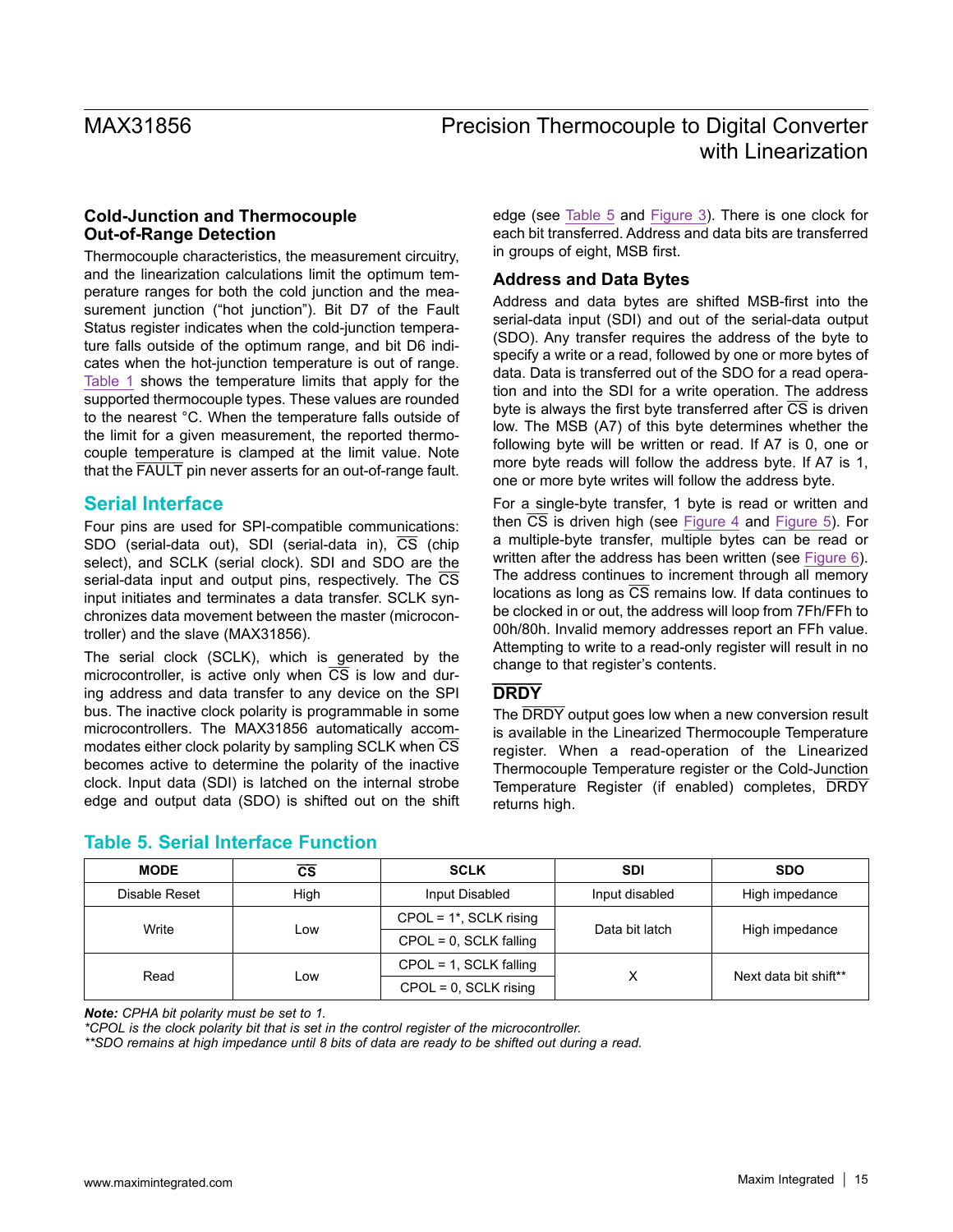<span id="page-15-0"></span>

*Figure 3. Serial Clock as a Function of Microcontroller Clock Polarity (CPOL)*

<span id="page-15-1"></span>

| <b>SCLK</b><br><b>SDI</b><br>A6<br>A7<br>A <sub>5</sub><br>A4<br>A2<br>A <sub>3</sub><br>A1<br>A0<br>HIGH-Z<br>SDO<br>D7<br>D <sub>6</sub><br>D <sub>5</sub><br>D <sub>3</sub><br>D <sub>2</sub><br>D <sub>4</sub><br>D <sub>0</sub><br>D1 | $\overline{\text{CS}}$ |  |
|--------------------------------------------------------------------------------------------------------------------------------------------------------------------------------------------------------------------------------------------|------------------------|--|
|                                                                                                                                                                                                                                            |                        |  |
|                                                                                                                                                                                                                                            |                        |  |
|                                                                                                                                                                                                                                            |                        |  |

*Figure 4. SPI Single-Byte Read*

<span id="page-15-2"></span>

*Figure 5. SPI Single-Byte Write*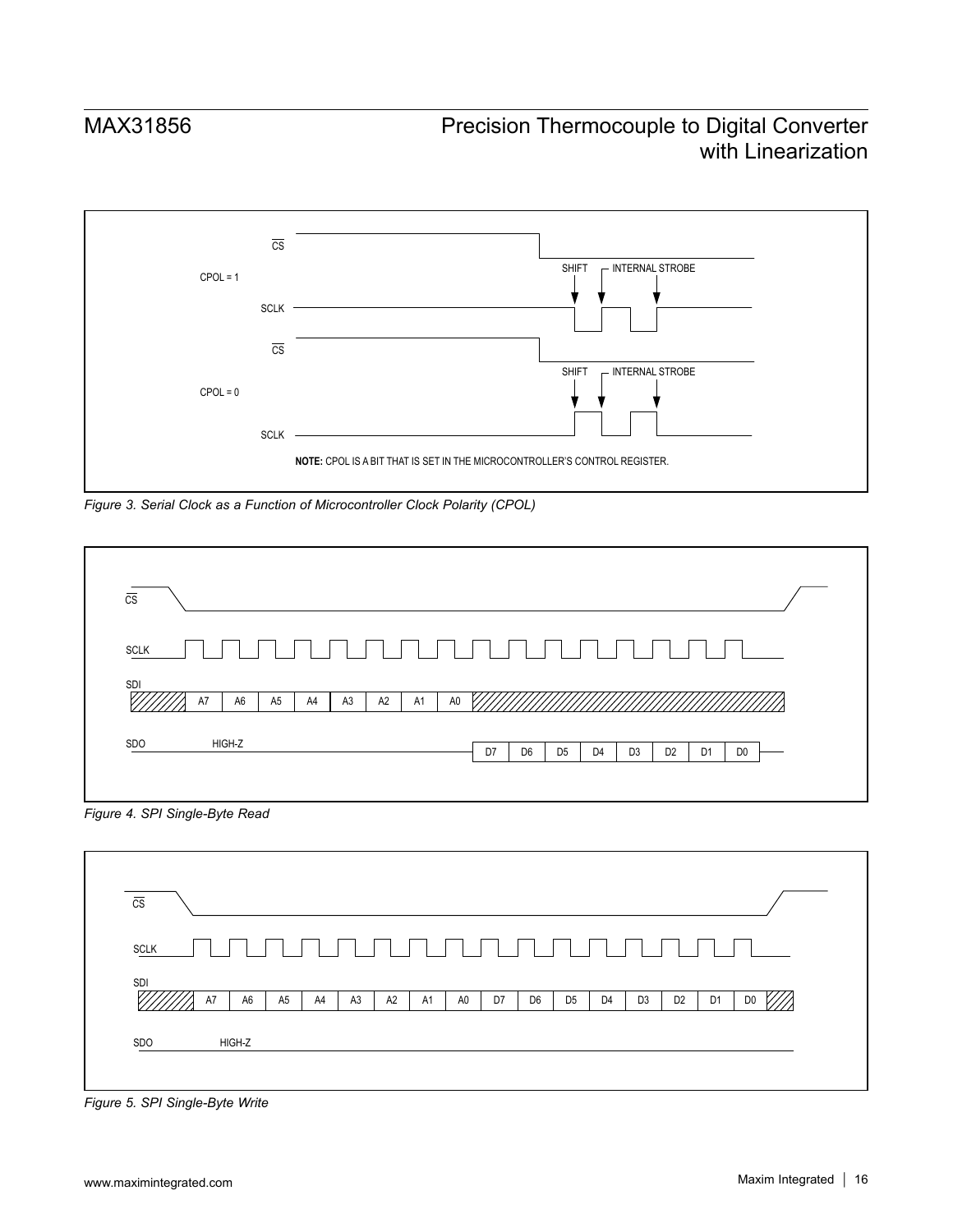<span id="page-16-0"></span>

*Figure 6. SPI Multibyte Transfer*



*Figure 7. DRDY Operation*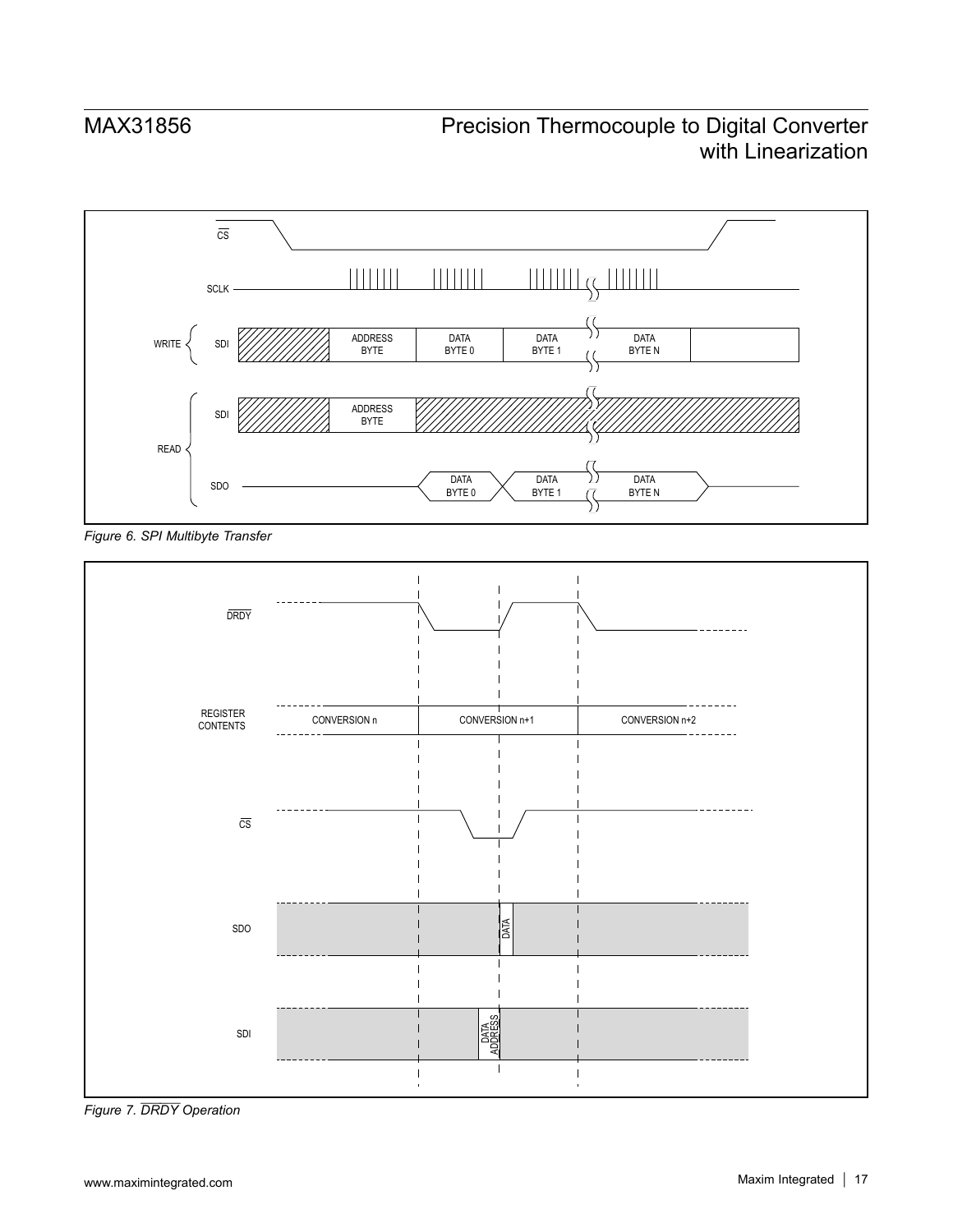# **Internal Registers**

Communication with the MAX31856 is accomplished through 16 8-bit registers that contain conversion, status, and configuration data. All programming is done by selecting the appropriate address of the desired register location. The Register Memory Map [\(Table 6\)](#page-17-0) illustrates the addresses for the temperature, status, and configuration registers.

The registers are accessed using the 0Xh addresses for reads and the 8Xh addresses for writes. Data is read from or written to the registers MSB first. Attempts to write to a read-only register results in no change in the data.

| <b>ADDRESS</b> | <b>READ/WRITE</b> | <b>NAME</b>     | <b>FACTORY</b><br><b>DEFAULT</b> | <b>FUNCTION</b>                                 |
|----------------|-------------------|-----------------|----------------------------------|-------------------------------------------------|
| 00h/80h        | Read/Write        | CR <sub>0</sub> | 00h                              | Configuration 0 Register                        |
| 01h/81h        | Read/Write        | CR <sub>1</sub> | 03h                              | Configuration 1 Register                        |
| 02h/82h        | Read/Write        | <b>MASK</b>     | FF <sub>h</sub>                  | <b>Fault Mask Register</b>                      |
| 03h/83h        | Read/Write        | <b>CJHF</b>     | 7Fh                              | Cold-Junction High Fault Threshold              |
| 04h/84h        | Read/Write        | <b>CJLF</b>     | C <sub>0</sub> h                 | <b>Cold-Junction Low Fault Threshold</b>        |
| 05h/85h        | Read/Write        | <b>LTHFTH</b>   | 7Fh                              | Linearized Temperature High Fault Threshold MSB |
| 06h/86h        | Read/Write        | LTHFTL          | FFh.                             | Linearized Temperature High Fault Threshold LSB |
| 07h/87h        | Read/Write        | <b>LTLFTH</b>   | 80h                              | Linearized Temperature Low Fault Threshold MSB  |
| 08h/88h        | Read/Write        | <b>LTLFTL</b>   | 00h                              | Linearized Temperature Low Fault Threshold LSB  |
| 09h/89h        | Read/Write        | <b>CJTO</b>     | 00h                              | Cold-Junction Temperature Offset Register       |
| 0Ah/8Ah        | Read/Write        | <b>CJTH</b>     | 00h                              | Cold-Junction Temperature Register, MSB         |
| 0Bh/8Bh        | Read/Write        | <b>CJTL</b>     | 00h                              | Cold-Junction Temperature Register, LSB         |
| 0Ch            | Read Only         | <b>LTCBH</b>    | 00h                              | Linearized TC Temperature, Byte 2               |
| 0Dh            | Read Only         | <b>LTCBM</b>    | 00h                              | Linearized TC Temperature, Byte 1               |
| 0Eh            | Read Only         | <b>LTCBL</b>    | 00h                              | Linearized TC Temperature, Byte 0               |
| 0Fh            | Read Only         | <b>SR</b>       | 00h                              | <b>Fault Status Register</b>                    |

### <span id="page-17-0"></span>**Table 6. Register Memory Map**

# **Register 00h/80h: Configuration 0 Register (CR0)**

The Configuration 0 register selects the conversion mode (automatic or triggered by the 1-shot command), selects opencircuit fault detection timing, enables the cold-junction sensor, clears the fault status register, and selects the filter notch frequencies. The effects of the configuration bits are described below.

| Default Value: 00h               |              |       |          |                 |     |              |                 |         |
|----------------------------------|--------------|-------|----------|-----------------|-----|--------------|-----------------|---------|
| <b>MEMORY AC-</b><br><b>CESS</b> | R/W          | R/W   | R/W      | R/W             | R/W | R/W          | R/W             | R/W     |
| 00h/80h                          | <b>CMODE</b> | 1SHOT | OCFAULT1 | <b>OCFAULT0</b> | CJ  | <b>FAULT</b> | <b>FAULTCLR</b> | 50/60Hz |
|                                  | Bit 7        |       |          |                 |     |              |                 | Bit 0   |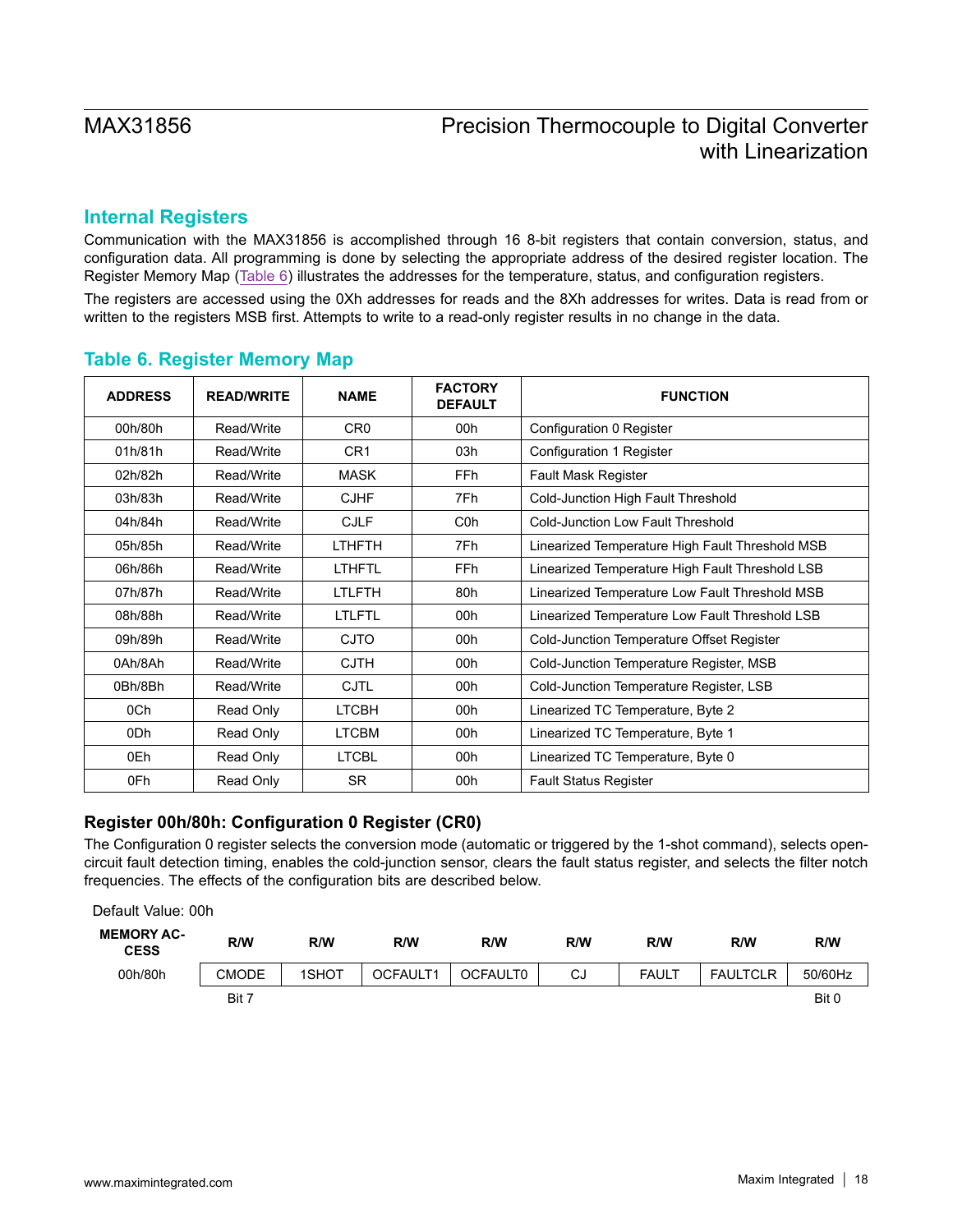# **Register 00h/80h: Configuration 0 Register (CR0) (continued)**

| <b>BIT</b>     | <b>NAME</b>     | <b>DESCRIPTION</b>                                                                                                                                                                                                                                                                                                                                                                                                                                                                                                                                                                                                                                                                                                |
|----------------|-----------------|-------------------------------------------------------------------------------------------------------------------------------------------------------------------------------------------------------------------------------------------------------------------------------------------------------------------------------------------------------------------------------------------------------------------------------------------------------------------------------------------------------------------------------------------------------------------------------------------------------------------------------------------------------------------------------------------------------------------|
| $\overline{7}$ | <b>CMODE</b>    | <b>Conversion Mode</b><br>0 = Normally Off mode (default)<br>1 = Automatic Conversion mode. Conversions occur continuously every 100ms (nominal).                                                                                                                                                                                                                                                                                                                                                                                                                                                                                                                                                                 |
| 6              | 1SHOT           | One-Shot Mode<br>$0 = No$ conversions requested (default)<br>1 = This causes a single cold-junction and thermocouple conversion to take place when Conversion<br>Mode bit =0 (normally off mode). The conversion is triggered when $\overline{CS}$ goes high after writing a 1 to<br>this bit. Note that if a multi-byte write is performed, the conversion is triggered when CS goes high<br>at the end of the transaction. A single conversion requires approximately 143ms in 60Hz filter mode<br>or 169ms in 50Hz filter mode to complete. This bit self clears to 0.                                                                                                                                         |
| 5:4            | OCFAULT[1:0]    | These bits enable/disable open-circuit fault detection and select fault detection timing.<br>See Open-Circuit Fault Detection section and Table 4 for operation of these bits.                                                                                                                                                                                                                                                                                                                                                                                                                                                                                                                                    |
| 3              | CJ              | <b>Cold-Junction Sensor Disable</b><br>0 = Cold-junction temperature sensor enabled (default)<br>1 = Cold-junction temperature sensor disabled. Data from an external temperature sensor may be<br>written to the cold-junction temperature register. When this bit changes from 0 to 1, the most recent<br>cold-junction temperature value will remain in the cold-junction temperature register until the internal<br>sensor is enabled or until a new value is written to the register. The overall temperature conversion<br>time is reduced by 25ms (typ) when this bit is set to 1.                                                                                                                         |
| $\overline{2}$ | <b>FAULT</b>    | <b>Fault Mode</b><br>0 = Comparator Mode. The FAULT output and respective fault bit reflects the state of any non-<br>masked faults by asserting when the fault condition is true, and deasserting when the fault condition<br>is no longer true. There is a 2°C hysteresis when in comparator mode for threshold fault conditions.<br>(default)<br>1 = Interrupt Mode. The FAULT output and respective fault bit asserts when a non-masked fault<br>condition is true and remain asserted until a 1 is written to the Fault Status Clear bit. This deasserts<br>FAULT and respective fault bit until a new fault is detected (note that this may occur immediately if<br>the fault condition is still in place). |
| 1              | <b>FAULTCLR</b> | <b>Fault Status Clear</b><br>$0 =$ Default<br>1 = When in interrupt mode, returns all Fault Status bits [7:0] in the Fault Status Register (0Fh) to 0<br>and deasserts the FAULT output. This bit has no effect in comparator mode. Note that the FAULT<br>output and the fault bit may reassert immediately if the fault persists. To prevent the FAULT output<br>from reasserting, first set the Fault Mask bits. The fault status clear bit self-clears to 0.                                                                                                                                                                                                                                                  |
| $\mathbf 0$    | 50/60Hz         | 50Hz/60Hz Noise Rejection Filter Selection<br>0= Selects rejection of 60Hz and its harmonics (default)<br>1= Selects rejection of 50Hz and its harmonics<br>Note: Change the notch frequency only while in the "Normally Off" mode - not in the Automatic<br>Conversion mode.                                                                                                                                                                                                                                                                                                                                                                                                                                     |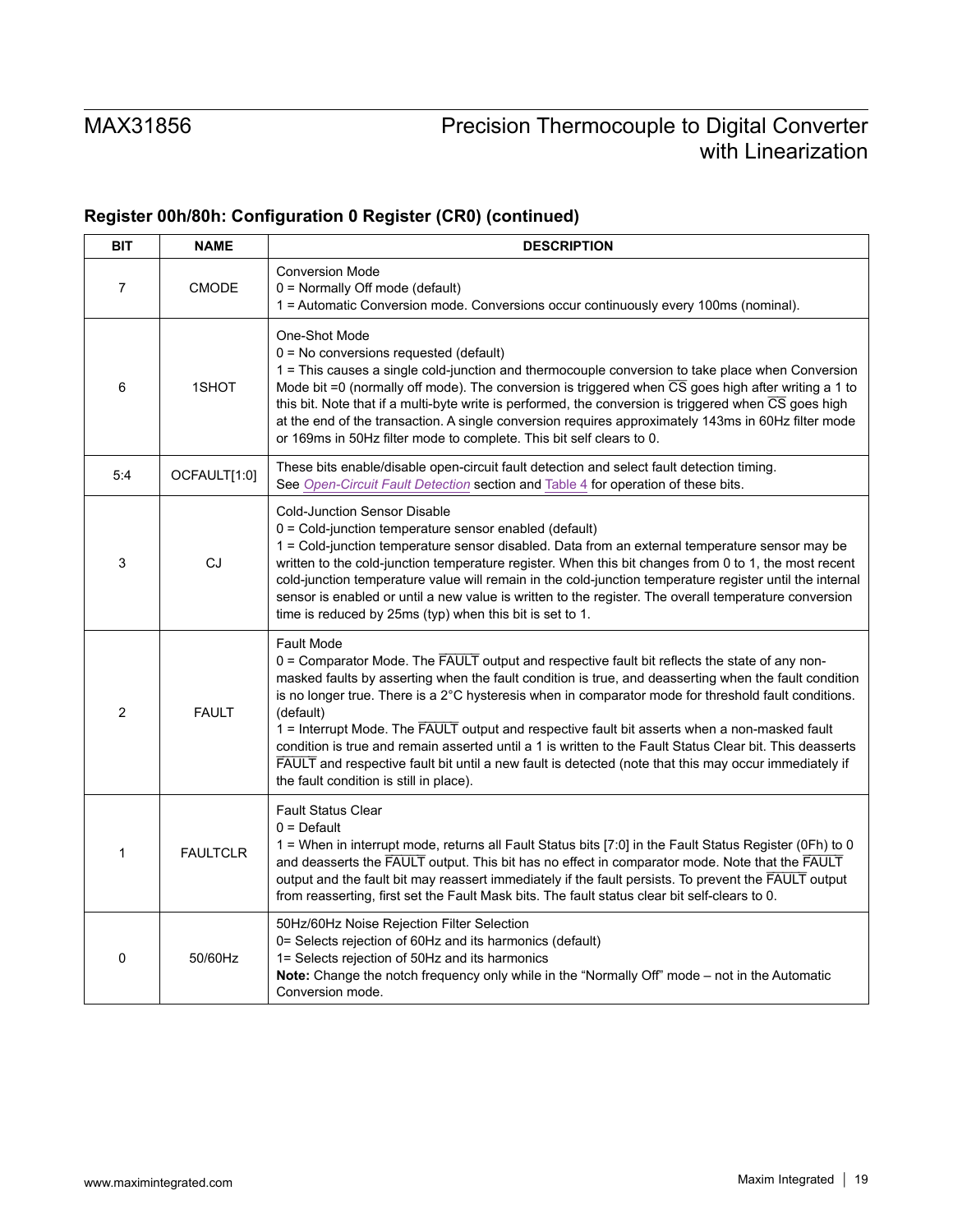# **Register 01h/81h: Configuration 1 Register (CR1)**

The Configuration 1 register selects the averaging time for the thermocouple voltage conversion averaging mode and also selects the thermocouple type being monitored.

| Default Value: 03h             |          |                     |                     |                            |                      |                      |                      |                      |
|--------------------------------|----------|---------------------|---------------------|----------------------------|----------------------|----------------------|----------------------|----------------------|
| <b>MEMORY</b><br><b>ACCESS</b> | N/A      | R/W                 | R/W                 | <b>R/W</b>                 | R/W                  | R/W                  | R/W                  | R/W                  |
| 01h/81h                        | Reserved | AVGSEL <sub>2</sub> | AVGSEL <sub>1</sub> | <b>AVGSEL</b> <sub>0</sub> | TC TYPE <sub>3</sub> | TC TYPE <sub>2</sub> | TC TYPE <sub>1</sub> | TC TYPE <sub>0</sub> |
|                                | Bit 7    |                     |                     |                            |                      |                      |                      | Bit 0                |

| <b>BIT</b>     | <b>NAME</b>         | <b>DESCRIPTION</b>                                                                                                                                                                                                                                                                                                                                                                                                                                                                                                                                                                                                                                                                                                                                                                       |
|----------------|---------------------|------------------------------------------------------------------------------------------------------------------------------------------------------------------------------------------------------------------------------------------------------------------------------------------------------------------------------------------------------------------------------------------------------------------------------------------------------------------------------------------------------------------------------------------------------------------------------------------------------------------------------------------------------------------------------------------------------------------------------------------------------------------------------------------|
| $\overline{7}$ | Reserved            | Reserved.                                                                                                                                                                                                                                                                                                                                                                                                                                                                                                                                                                                                                                                                                                                                                                                |
| 6:4            | AVGSEL[2:0]         | Thermocouple Voltage Conversion Averaging Mode<br>$000 = 1$ sample (default)<br>$001 = 2$ samples averaged<br>$010 = 4$ samples averaged<br>$011 = 8$ samples averaged<br>$1xx = 16$ samples averaged<br>Adding samples increases the conversion time and reduces noise.<br>Typical conversion times:<br>1-shot or first conversion in Auto mode:<br>$=$ t <sub>CONV</sub> + (samples -1) x 33.33mS (60Hz rejection)<br>$=$ t <sub>CONV</sub> + (samples -1) x 40mS (50Hz rejection)<br>2 thru n conversions in Auto mode<br>$=$ t <sub>CONV</sub> + (samples -1) x 16.67mS (60Hz rejection)<br>$=$ t <sub>CONV</sub> + (samples -1) x 20mS (50Hz rejection)<br>The Thermocouple Voltage Conversion Averaging Mode settings should not be changed while<br>conversions are taking place. |
| 3:0            | <b>TC TYPE[3:0]</b> | Thermocouple Type<br>$0000 = B$ Type<br>$0001 = E$ Type<br>$0010 = J$ Type<br>$0011 = K$ Type (default)<br>$0100 = N$ Type<br>$0101 = R$ Type<br>$0110 = S$ Type<br>$0111 = T$ Type<br>10xx = Voltage Mode, Gain = 8. Code = $8 \times 1.6 \times 2^{17} \times V_{IN}$<br>11xx = Voltage Mode, Gain = 32. Code = 32 x 1.6 x $2^{17}$ x V <sub>IN</sub><br>Where Code is 19 bit signed number from TC registers and $V_{\vert N}$ is thermocouple input voltage                                                                                                                                                                                                                                                                                                                          |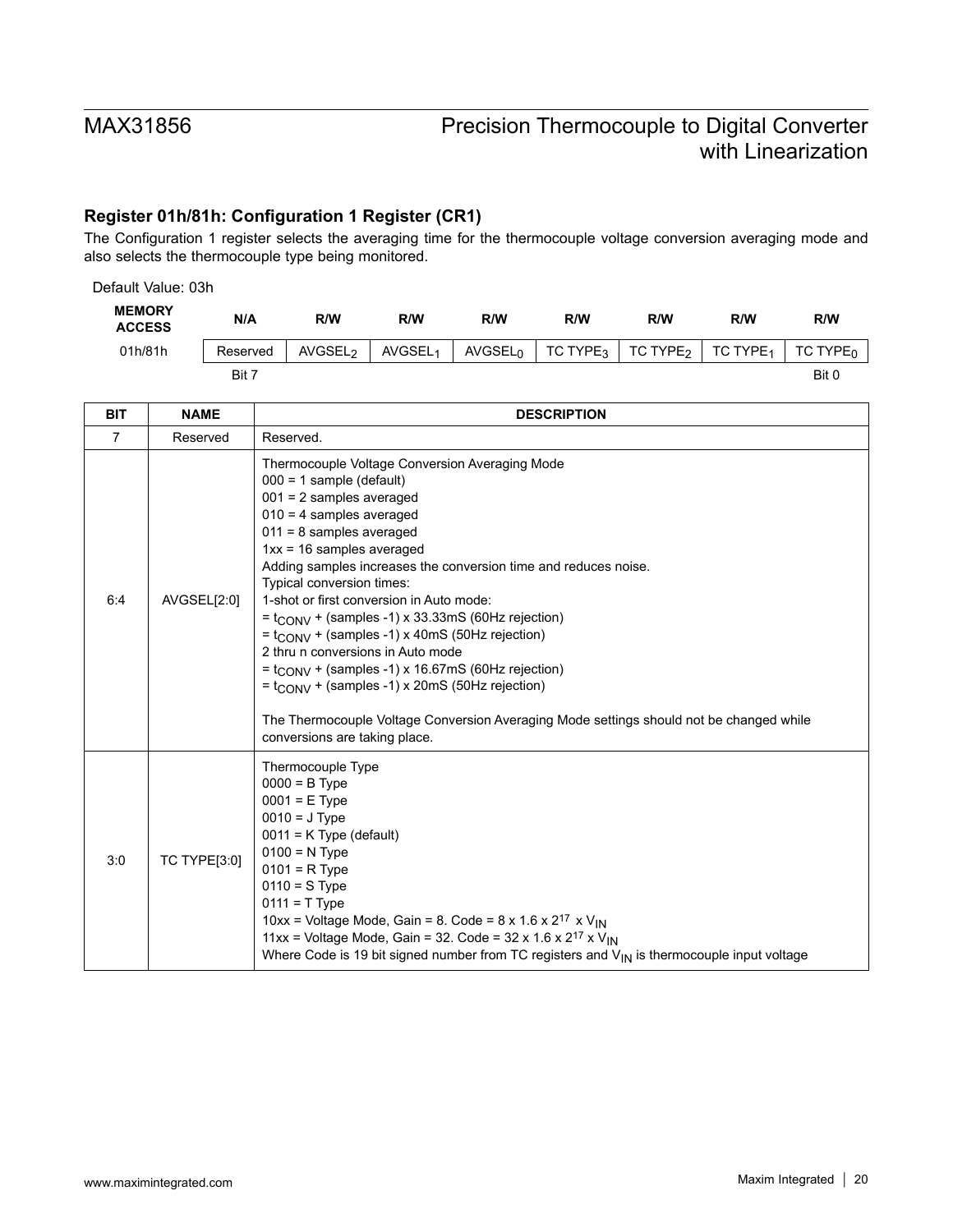# **Register 02h/82h: Fault Mask Register (MASK)**

The Fault Mask Register allows the user to mask faults from causing the FAULT output from asserting. Masked faults will still result in fault bits being set in the Fault Status register (0Fh). Note that the FAULT output is never asserted by thermocouple and cold-junction out-of-range status.

Default Value: FFh

| <b>MEMORY</b><br><b>ACCESS</b> | N/A      | N/A      | R/W                             | R/W                            | R/W                             | R/W                                   | R/W                           | R/W                          |
|--------------------------------|----------|----------|---------------------------------|--------------------------------|---------------------------------|---------------------------------------|-------------------------------|------------------------------|
| 02h/82h                        | Reserved | Reserved | CJ High<br><b>FAULT</b><br>Mask | CJ Low<br><b>FAULT</b><br>Mask | TC High<br><b>FAULT</b><br>Mask | <b>TC Low</b><br><b>FAULT</b><br>Mask | OV/UV<br><b>FAULT</b><br>Mask | Open<br><b>FAULT</b><br>Mask |
|                                | Bit 7    |          |                                 |                                |                                 |                                       |                               | Bit 0                        |

| <b>BIT</b>     | <b>NAME</b>                        | <b>DESCRIPTION</b>                                                                                                                                                                                                                                      |
|----------------|------------------------------------|---------------------------------------------------------------------------------------------------------------------------------------------------------------------------------------------------------------------------------------------------------|
| 7:6            | Reserved                           | Reserved.                                                                                                                                                                                                                                               |
| 5              | CJ High<br><b>FAULT Mask</b>       | Cold-Junction High Fault Threshold Mask<br>$0 =$ FAULT output asserted when the Cold-Junction Temperature rises above the Cold-Junction<br>Temperature high threshold limit value<br>$1 = \overline{FAULT}$ output masked (default)                     |
| 4              | CJ Low<br><b>FAULT Mask</b>        | Cold-Junction Low Fault Threshold Mask<br>$0 = \overline{FAULT}$ output asserted when the Cold-Junction Temperature falls below the Cold-Junction<br>Temperature low threshold limit value<br>$1 = \overline{FAULT}$ output masked (default)            |
| 3              | TC High<br><b>FAULT Mask</b>       | Thermocouple Temperature High Fault Threshold Mask<br>$0 = \overline{FAULT}$ output asserted when the Thermocouple Temperature rises above the Thermocouple<br>Temperature high threshold limit value<br>$1 = \overline{FAULT}$ output masked (default) |
| $\overline{2}$ | <b>TC Low</b><br><b>FAULT Mask</b> | Thermocouple Temperature Low Fault Threshold Mask<br>$0 = \overline{FAULT}$ output asserted when the Thermocouple Temperature falls below the Thermocouple<br>Temperature low threshold limit value<br>$1 = \overline{FAULT}$ output masked (default)   |
| 1              | <b>OV/UV FAULT</b><br>Mask         | Over-voltage or Undervoltage Input Fault Mask<br>0 = FAULT output asserted when an over- or undervoltage condition is detected<br>$1 = \overline{FAULT}$ output masked (default)                                                                        |
| 0              | Open FAULT<br>Mask                 | Thermocouple Open-Circuit Fault Mask<br>0 = FAULT output asserted when a thermocouple open condition is detected<br>$1 = \overline{FAULT}$ output masked (default)                                                                                      |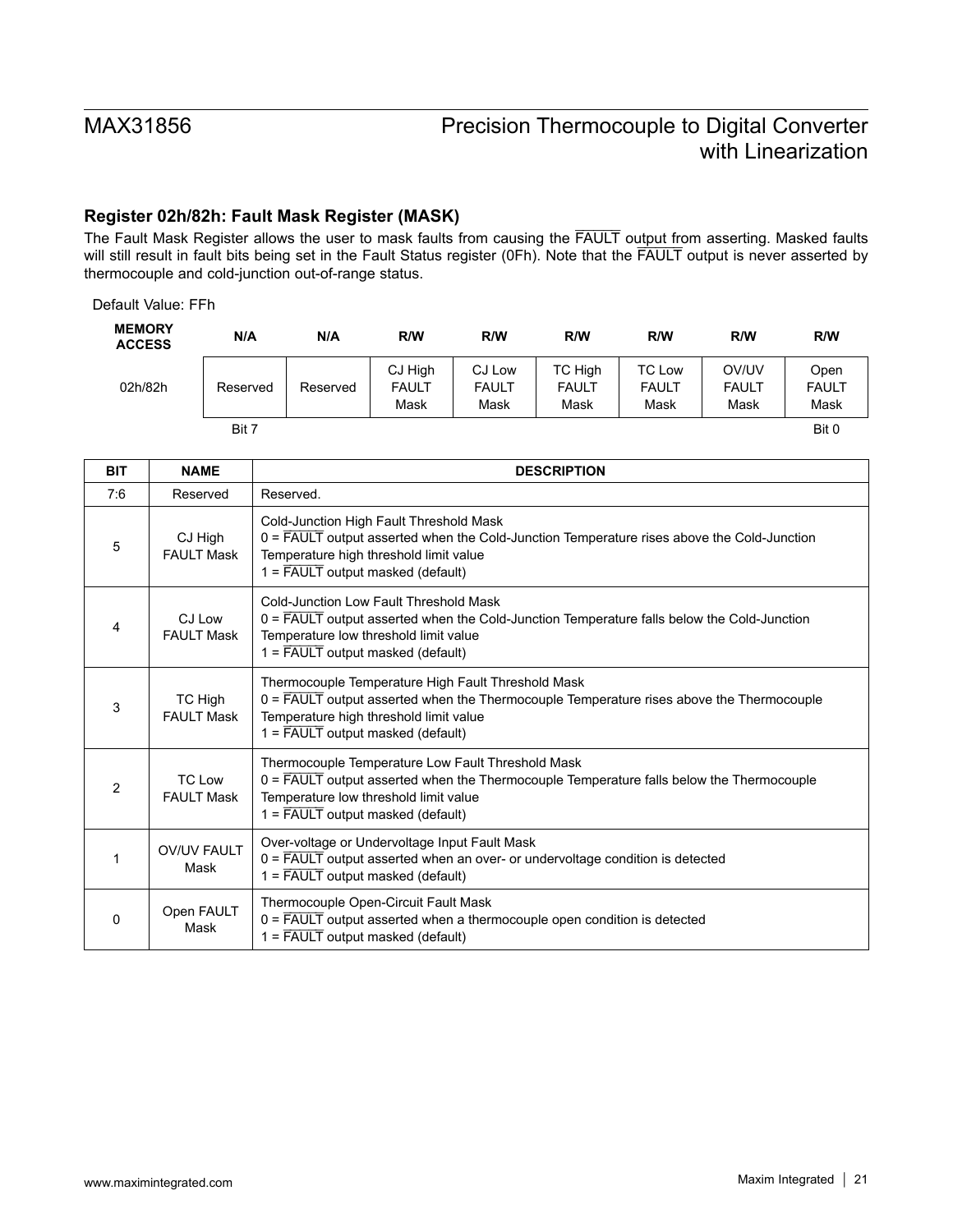# **Register 03h/83h: Cold-Junction High Fault Threshold Register (CJHF)**

Write a temperature limit value to this register. When the measured cold-junction temperature is greater than this value, the CJ High fault status bit will be set and (if not masked) the FAULT output will assert.

| Default Value: 7Fh             |       |       |       |                |       |                   |                |              |
|--------------------------------|-------|-------|-------|----------------|-------|-------------------|----------------|--------------|
| <b>MEMORY</b><br><b>ACCESS</b> | R/W   | R/W   | R/W   | R/W            | R/W   | R/W               | R/W            | R/W          |
| 03h/83h                        | CJHF7 | CJHF6 | CJHF5 | CJHF4          | CJHF3 | CJHF <sub>2</sub> | CJHF1          | <b>CJHF0</b> |
|                                | Sign  | 26    | 25    | 2 <sup>4</sup> | 23    | 2 <sup>2</sup>    | 2 <sup>1</sup> | 20           |
|                                | Bit 7 |       |       |                |       |                   |                | Bit 0        |

### **Register 04h/84h: Cold-Junction Low Fault Threshold Register (CJLF)**

Write a temperature limit value to this register. When the measured cold-junction temperature is less than this value, the CJ Low fault status bit will be set and (if not masked) the FAULT output will assert.

Default Value: C0h **MEMORY ACCESS R/W R/W R/W R/W R/W R/W R/W R/W** 04h/84h | CJLF7 | CJLF6 | CJLF5 | CJLF4 | CJLF3 | CJLF2 | CJLF1 | CJLF0 Sign | 2<sup>6</sup> | 2<sup>5</sup> | 2<sup>4</sup> | 2<sup>3</sup> | 2<sup>2</sup> | 2<sup>1</sup> | 2<sup>0</sup> Bit 7 Bit 0 Bit 0 Bit 0 Bit 0 Bit 0 Bit 0 Bit 0 Bit 0 Bit 0 Bit 0 Bit 0 Bit 0 Bit 0 Bit 0 Bit 0 Bit 0 Bit 0 Bi

### **Register 05h/85h: Linearized Temperature High Fault Threshold Register, MSB (LTHFTH)**

Write the MSB of the two-byte temperature limit value to this register. When the linearized thermocouple temperature is greater than the two-byte (05h and 06h) limit value, the TC High fault status bit will be set and (if not masked) the FAULT output will assert.

Default Value: 7Fh

| <b>MEMORY</b><br><b>ACCESS</b> | R/W            | R/W     | R/W     | R/W     | R/W     | R/W     | R/W     | R/W            |
|--------------------------------|----------------|---------|---------|---------|---------|---------|---------|----------------|
| 05h/85h                        | <b>LTHFTH7</b> | LTHFTH6 | LTHFTH5 | LTHFTH4 | LTHFTH3 | LTHFTH2 | LTHFTH1 | LTHFTH0        |
|                                | Sign           | 210     | 29      | 28      | 27      | 26      | 25      | 2 <sup>4</sup> |
|                                | Bit 7          |         |         |         |         |         |         | Bit 0          |

# **Register 06h/86h: Linearized Temperature High Fault Threshold Register, LSB (LTHFTL)**

Write the LSB of the two-byte temperature limit value to this register. When the linearized thermocouple temperature is greater than the two-byte (05h and 06h) limit value, the TC High fault status bit will be set and (if not masked) the FAULT output will assert.

Default Value: FFh

| <b>MEMORY</b><br><b>ACCESS</b> | R/W            | R/W            | R/W            | R/W            | R/W     | R/W     | R/W     | R/W     |
|--------------------------------|----------------|----------------|----------------|----------------|---------|---------|---------|---------|
| 06h/86h                        | LTHFTL7        | THFTL6         | THFTL5         | THFTL4         | LTHFTL3 | LTHFTL2 | LTHFTL1 | LTHFTL0 |
|                                | 2 <sup>3</sup> | 2 <sup>2</sup> | 2 <sup>1</sup> | 2 <sup>0</sup> | $2 - 1$ | $2 - 2$ | $2 - 3$ | $2 - 4$ |
|                                | Bit 7          |                |                |                |         |         |         | Bit 0   |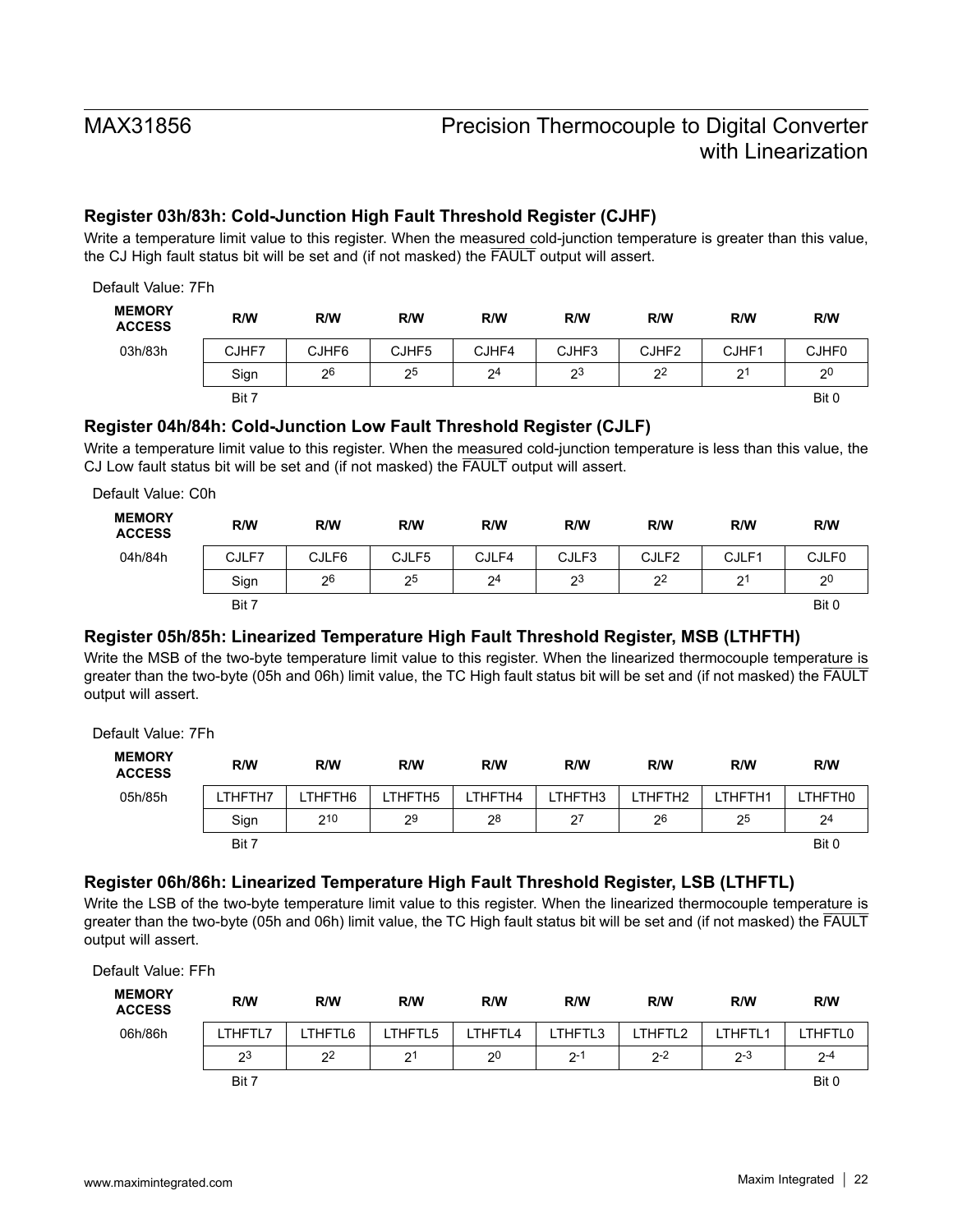# **Register 07h/87h: Linearized Temperature Low Fault Threshold Register, MSB (LTLFTH)**

Write the MSB of the two-byte temperature limit value to this register. When the linearized thermocouple temperature is less than the two-byte (07h and 08h) limit value, the TC Low fault status bit will be set and (if not masked) the FAULT output will assert.

Default Value: 80h

| <b>MEMORY</b><br><b>ACCESS</b> | R/W     | R/W     | R/W     | R/W     | R/W     | R/W     | R/W     | R/W            |
|--------------------------------|---------|---------|---------|---------|---------|---------|---------|----------------|
| 07h/87h                        | LTLFTH7 | LTLFTH6 | LTLFTH5 | LTLFTH4 | LTLFTH3 | LTLFTH2 | LTLFTH1 | LTLFTH0        |
|                                | Sign    | 210     | 29      | 28      | 27      | 26      | 25      | 2 <sup>4</sup> |
|                                | Bit 7   |         |         |         |         |         |         | Bit 0          |

### **Register 08h/88h: Linearized Temperature Low Fault Threshold Register, LSB (LTLFTL)**

Write the LSB of the two-byte temperature limit value to this register. When the linearized thermocouple temperature is less than the two-byte (07h and 08h) limit value, the TC Low fault status bit will be set and (if not masked) the FAULT output will assert.

Default Value: 00h

| <b>MEMORY</b><br><b>ACCESS</b> | R/W     | R/W     | R/W            | R/W            | R/W     | R/W     | R/W     | R/W     |
|--------------------------------|---------|---------|----------------|----------------|---------|---------|---------|---------|
| 08h/88h                        | LTLFTL7 | LTLFTL6 | LTLFTL5        | LTLFTL4        | LTLFTL3 | LTLFTL2 | LTLFTL1 | TLFTL0- |
|                                | 23      | 22      | 2 <sup>1</sup> | 2 <sup>0</sup> | $2 -$   | $2 - 2$ | $2 - 3$ | $2 - 4$ |
|                                | Bit 7   |         |                |                |         |         |         | Bit 0   |

# **Register 09h/89h: Cold-Junction Temperature Offset Register (CJTO)**

When the cold-junction temperature sensor is enabled, this register allows an offset temperature to be applied to the measured value. See the *[Cold-Junction Temperature Sensing](#page-11-1)* section of this data sheet for additional information.

Default Value: 00h

| <b>MEMORY</b><br><b>ACCESS</b> | R/W   | R/W            | R/W               | R/W     | R/W     | R/W               | R/W               | R/W     |
|--------------------------------|-------|----------------|-------------------|---------|---------|-------------------|-------------------|---------|
| 09h/89h                        | CJTO7 | CJTO6          | CJTO <sub>5</sub> | CJTO4   | CJTO3   | CJTO <sub>2</sub> | CJTO <sub>1</sub> | CJTO0   |
|                                | Sign  | 2 <sup>2</sup> | 2 <sup>1</sup>    | $2^{0}$ | $2 - 1$ | $2 - 2$           | $2 - 3$           | $2 - 4$ |
|                                | Bit 7 |                |                   |         |         |                   |                   | Bit 0   |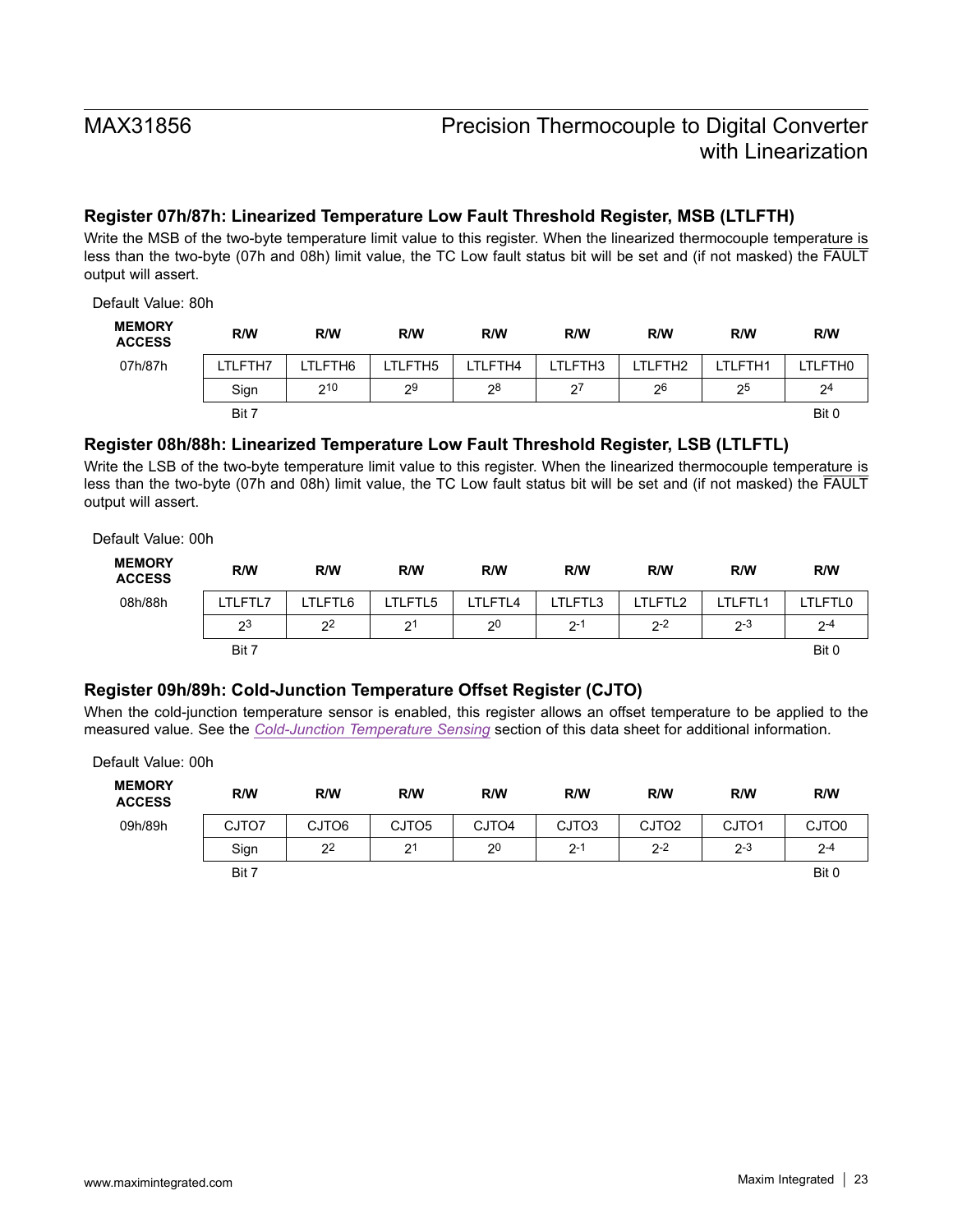# **Register 0Ah/8Ah: Cold-Junction Temperature Register, MSB (CJTH)**

This register contains the MSB of the two-byte (0Ah and 0Bh) value used for cold-junction compensation of the thermocouple measurement. When the cold-junction temperature sensor is enabled, this register is read-only and contains the MSB of the measured cold-junction temperature plus the value in the Cold-Junction Offset register. Also when the cold-junction temperature sensor is enabled, a read of this register will reset the DRDY pin high. When the cold-junction temperature sensor is disabled, this register becomes a read-write register that contains the MSB of the most recent cold-junction conversion result until a new value is written into it. This allows writing the results from an external temperature sensor, if desired. The maximum contained in the two cold-junction temperature bytes is clamped at 128°C and the minimum is clamped at -64°C.

Default Value: 00h

| <b>MEMORY</b><br><b>ACCESS</b> | R/W   | R/W   | R/W               | R/W            | R/W               | R/W               | R/W          | R/W               |
|--------------------------------|-------|-------|-------------------|----------------|-------------------|-------------------|--------------|-------------------|
| 0Ah/8Ah                        | CJTH7 | CJTH6 | CJTH <sub>5</sub> | CJTH4          | CJTH <sub>3</sub> | CJTH <sub>2</sub> | CJTH1        | CJTH <sub>0</sub> |
|                                | Sign  | 26    | 25                | 2 <sup>4</sup> | 23                | 2 <sup>2</sup>    | $2^{\prime}$ | 2 <sup>0</sup>    |
|                                | Bit 7 |       |                   |                |                   |                   |              | Bit 0             |

### **Register 0Bh/8Bh: Cold-Junction Temperature Register, LSB (CJTL)**

This register contains LSB of the two-byte (0Ah and 0Bh) value used for cold-junction compensation of the thermocouple measurement. When the cold-junction temperature sensor is enabled, this register is read-only and contains the LSB of the measured cold-junction temperature plus the value in the Cold-Junction Offset register. Also when the cold-junction temperature sensor is enabled, a read of this register will reset the DRDY pin high. When the cold-junction temperature sensor is disabled, this register becomes a read-write register that contains the LSB of the most recent cold-junction conversion result until a new value is written into it.

| Default Value: 00h             |         |         |         |         |         |                   |                   |              |  |
|--------------------------------|---------|---------|---------|---------|---------|-------------------|-------------------|--------------|--|
| <b>MEMORY</b><br><b>ACCESS</b> | R/W     | R/W     | R/W     | R/W     | R/W     | R/W               | R                 | R            |  |
| 0Bh/8Bh                        | CJTL7   | CJTL6   | CJTL5   | CJTL4   | CJTL3   | CJTL <sub>2</sub> | CJTL <sub>1</sub> | <b>CJTL0</b> |  |
|                                | $2 - 1$ | $2 - 2$ | $2 - 3$ | $2 - 4$ | $2 - 5$ | $2 - 6$           |                   | 0            |  |
|                                | Bit 7   |         |         |         |         |                   |                   | Bit 0        |  |

# **Register 0Ch: Linearized TC Temperature, Byte 2 (LTCBH)**

This is the high byte of the 19-bit register that contains the linearized and cold-junction-compensated thermocouple temperature value.

Default Value: 00h

| <b>MEMORY</b><br><b>ACCESS</b> | R      |        | R      |        | ĸ              | ĸ      | R      | R              |
|--------------------------------|--------|--------|--------|--------|----------------|--------|--------|----------------|
| 0Ch                            | LTCBH7 | LTCBH6 | LTCBH5 | LTCBH4 | LTCBH3         | LTCBH2 | LTCBH1 | LTCBH0         |
|                                | Sign   | 210    | 29     | 28     | 2 <sup>7</sup> | 26     | 25     | 2 <sup>4</sup> |
|                                | Bit 7  |        |        |        |                |        |        | Bit 0          |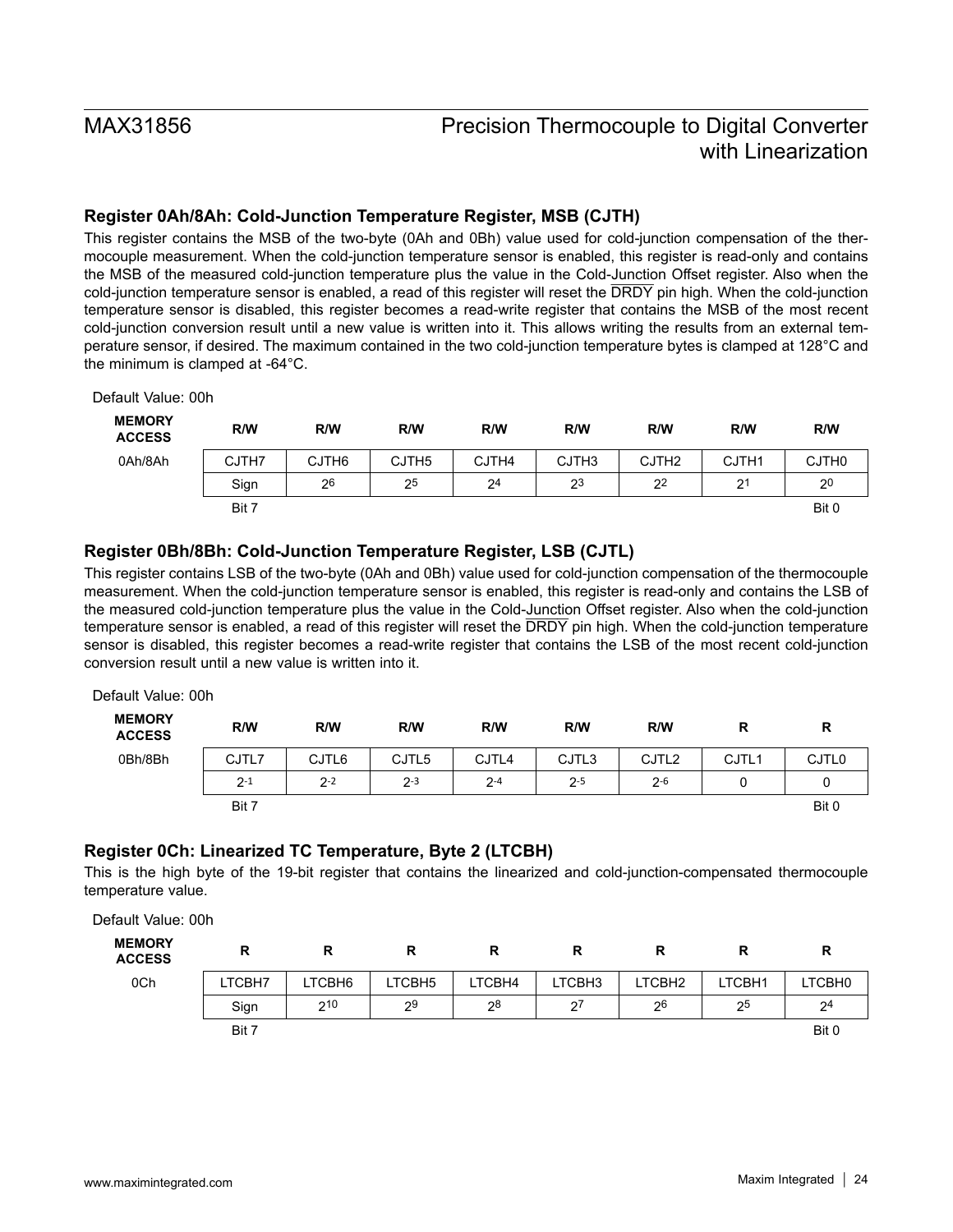### **Register 0Dh: Linearized TC Temperature, Byte 1 (LTCBM)**

This is the middle byte of the 19-bit register that contains the linearized and cold-junction-compensated thermocouple temperature value.

| Default Value: 00h             |        |                |                |                |         |         |         |         |
|--------------------------------|--------|----------------|----------------|----------------|---------|---------|---------|---------|
| <b>MEMORY</b><br><b>ACCESS</b> | R      | R              | R              | R              | R       | R       | R       | R       |
| 0 <sub>Dh</sub>                | LTCBM7 | LTCBM6         | LTCBM5         | LTCBM4         | LTCBM3  | LTCBM2  | LTCBM1  | LTCBM0  |
|                                | 23     | 2 <sup>2</sup> | 2 <sup>1</sup> | 2 <sup>0</sup> | $2 - 1$ | $2 - 2$ | $2 - 3$ | $2 - 4$ |
|                                | Bit 7  |                |                |                |         |         |         | Bit 0   |

### **Register 0Eh: Linearized TC Temperature, Byte 0 (LTCBL)**

This is the low byte of the 19-bit register that contains the linearized and cold-junction-compensated thermocouple temperature value.

Default Value: 00h

| <b>MEMORY</b><br><b>ACCESS</b> | R       | R       | R       |        |        |        |        | R             |
|--------------------------------|---------|---------|---------|--------|--------|--------|--------|---------------|
| 0Eh                            | LTCBL7  | LTCBL6  | LTCBL5  | LTCBL4 | LTCBL3 | LTCBL2 | LTCBL1 | <b>LTCBL0</b> |
|                                | $2 - 5$ | $2 - 6$ | $2 - 7$ | ∧      | ⌒      | v<br>∧ | v<br>⌒ | ⌒             |
|                                | Bit 7   |         |         |        |        |        |        | Bit 0         |

### **Register 0Fh: Fault Status Register (SR)**

The Fault Status Register contains eight bits that indicate the fault conditions (Thermocouple Out-of-Range, Cold Junction Out-of-Range, Cold Junction High, Cold Junction Low, Thermocouple High Temperature, Thermocouple Low Temperature, Over-Under Voltage, or Open Thermocouple) that have been detected.

Default Value: 00h

| <b>MEMORY</b><br><b>ACCESS</b> | −        |          |               |              |               |              |      |       |  |
|--------------------------------|----------|----------|---------------|--------------|---------------|--------------|------|-------|--|
| 0Fh                            | CJ Range | TC Range | <b>CJHIGH</b> | <b>CJLOW</b> | <b>TCHIGH</b> | <b>TCLOW</b> | OVUV | OPEN  |  |
|                                | Bit 7    |          |               |              |               |              |      | Bit 0 |  |

*Note: When the MAX31856 is set to operate in "comparator" fault mode (set with bit 2 of Configuration 0 register (00h)), the fault status bits simply reflect the state of any faults by asserting when the fault condition is true, and deasserting when the fault condition is no longer true.*

*When in "interrupt" fault mode, the fault status bits assert when a fault condition is true. The bits remain asserted until a 1 is written*  to the Fault Status Clear bit. This deasserts the fault bits until a new fault is detected (note that this may occur immediately if the *fault condition is still in place).*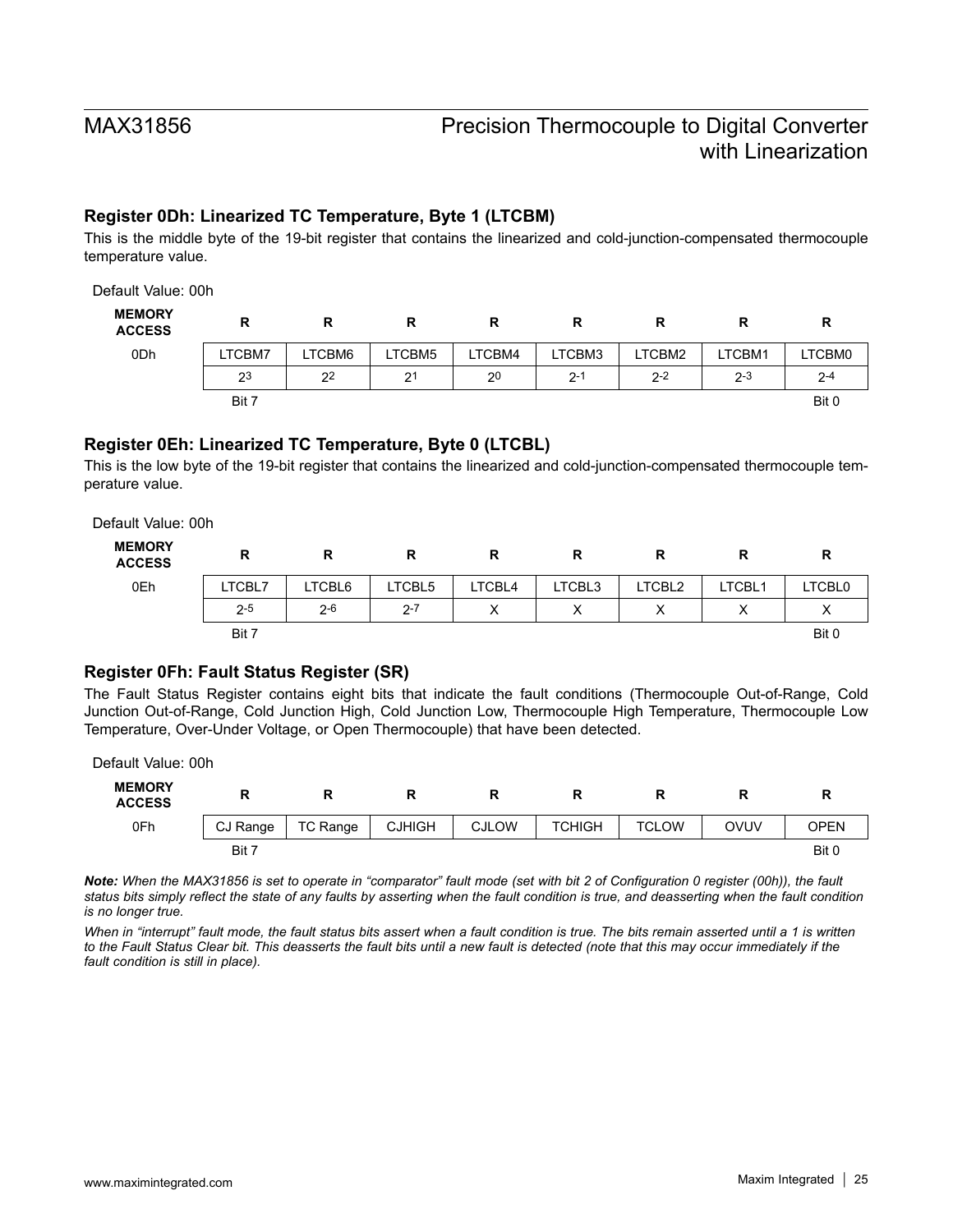# **Register 0Fh: Fault Status Register (SR) (continued)**

| <b>BIT</b>     | <b>NAME</b>   | <b>DESCRIPTION</b>                                                                                                                                                                                                                                                                                                                                                                                                                                 |
|----------------|---------------|----------------------------------------------------------------------------------------------------------------------------------------------------------------------------------------------------------------------------------------------------------------------------------------------------------------------------------------------------------------------------------------------------------------------------------------------------|
| $\overline{7}$ | CJ Range      | Cold Junction Out-of-Range<br>0 = The Cold-Junction temperature is within the normal operating range (-55 $\degree$ C to +125 $\degree$ C for types E,<br>J, K, N, and T, -50°C to +125°C for types R and S; 0 to 125°C for type B).<br>1 = The Cold-Junction temperature is outside of the normal operating range.                                                                                                                                |
| 6              | TC Range      | Thermocouple Out-of-Range<br>0 = The Thermocouple Hot Junction temperature is within the normal operating range (see Table 1).<br>1 = The Thermocouple Hot Junction temperature is outside of the normal operating range.<br>Note: The TC Range bit should be ignored in voltage mode.                                                                                                                                                             |
| 5              | <b>CJHIGH</b> | Cold-Junction High Fault<br>0 = The Cold-Junction temperature is at or lower than the cold-junction temperature high threshold<br>(default).<br>1 = The Cold-Junction temperature is higher than the cold-junction temperature high threshold. The<br>FAULT output is asserted unless masked.                                                                                                                                                      |
| 4              | <b>CJLOW</b>  | <b>Cold-Junction Low Fault</b><br>0 = The Cold-Junction temperature is at or higher than the cold-junction temperature low threshold<br>(default).<br>1 = The Cold-Junction temperature is lower than the cold-junction temperature low threshold. The<br>FAULT output is asserted unless masked.                                                                                                                                                  |
| 3              | <b>TCHIGH</b> | Thermocouple Temperature High Fault<br>0 = The Thermocouple Temperature is at or lower than the thermocouple temperature high threshold<br>(default).<br>1 = The Thermocouple Temperature is higher than the thermocouple temperature high threshold. The<br>FAULT output is asserted unless masked.                                                                                                                                               |
| 2              | <b>TCLOW</b>  | Thermocouple Temperature Low Fault<br>0 = Thermocouple temperature is at or higher than the thermocouple temperature low threshold<br>(default).<br>1 = Thermocouple temperature is lower than the thermocouple temperature low threshold. The FAULT<br>output is asserted unless masked.                                                                                                                                                          |
| 1              | OVUV          | Overvoltage or Undervoltage Input Fault<br>0 = The input voltage is positive and less than $V_{DD}$ (default).<br>1 = The input voltage is negative or greater than $V_{DD}$ . The $\overline{FAULT}$ output is asserted unless masked.<br>Note: The presence of the OVUV fault will suspend conversions and the ability of the MAX31856 to<br>detect other faults (or clear faults when in comparator mode) until the fault is no longer present. |
| $\Omega$       | <b>OPEN</b>   | Thermocouple Open-Circuit Fault<br>0 = No open circuit or broken thermocouple wires are detected (default)<br>1 = An open circuit such as broken thermocouple wires has been detected. The FAULT output is<br>asserted unless masked.                                                                                                                                                                                                              |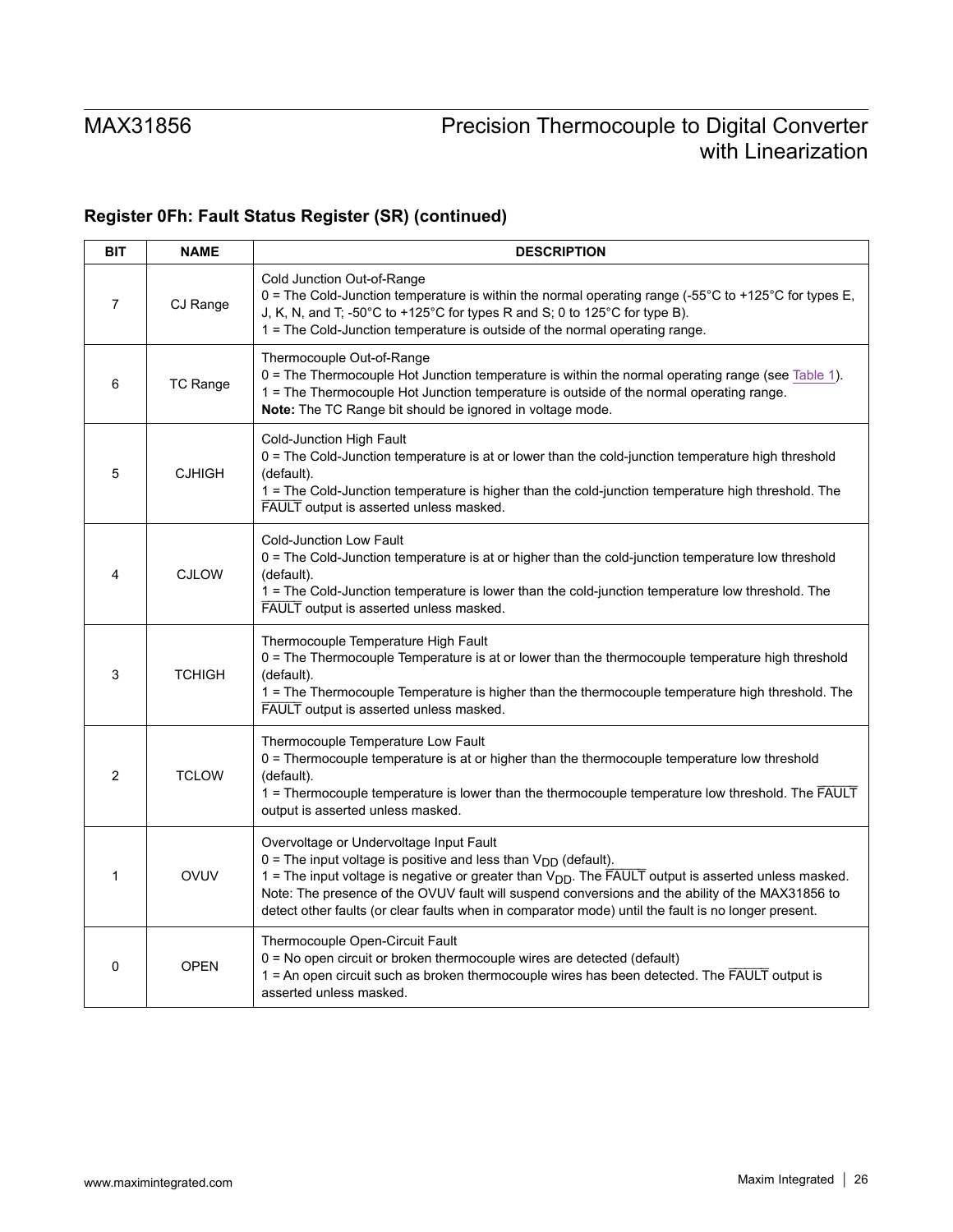# <span id="page-26-0"></span>**Applications Information**

### **Thermocouple Temperature Sensing Guidelines**

Follow these guidelines to get the best results when sensing temperature. The *[Typical Application Circuit](#page-0-0)* shows a basic MAX31856 schematic. Connect the thermocouple wires to inputs T+ and T-; be sure that the wires are connected to the correct input as shown in [Figure 8](#page-26-1). Connect the BIAS output to T-. This biases the thermocouple within the common-mode range of the inputs.

### **Noise Considerations**

Because of the small signal levels involved, thermocouple temperature measurement is susceptible to power-supply-coupled noise. The effects of power-supply noise can be minimized by placing 0.1µF ceramic bypass capacitors close to the V<sub>DD</sub> pins and to GND.

The input amplifier is a low-noise amplifier designed to enable high-precision input sensing. Keep the thermocouple and connecting wires away from electrical noise sources. It is strongly recommended to add a 100nF ceramic surface-mount differential capacitor, placed across the T+ and T- pins, to filter noise on the thermocouple lines. In environments with high noise levels, especially significant RF fields, a 100nF capacitor between T+ and T- should be supplemented with a 10nF capacitor between T+ and GND, and another 10nF capacitor between T- and GND.

These values may need to be modified depending on the nature of the noise pickup. Other techniques, such as adding series resistance and shielding the thermocouple wires and circuit board, may also be necessary in the presence of larger noise sources. [Figure 8](#page-26-1) shows the typical application circuit with input capacitors and input resistors added.

### **Input Protection**

The ±45V input protection circuitry prevents damage to the IC caused by overvoltage conditions at T+, T-, or BIAS. If larger input faults are possible, external protection should be added. Resistors in series with T+, T-, and BIAS can increase the acceptable fault voltages. For example, adding 2kΩ in series with these inputs allows an additional ±40V of overdrive before the 20mA input current limit is reached. Note, however, that if the input has 45V across it and 20mA flowing into it, the power dissipation will be 900mW due to the overdrive at that input. Overdriving other inputs at the same time will further increase the power dissipation. Always ensure that if a continuous overdrive voltage greater than ±45V is expected, any current-limiting resistors are large enough to keep total power dissipation well under the IC's absolute maximum power dissipation. Note also that added resistance in series with T+ and T- can increase offset voltage, as mentioned in the *[Effect of Series Resistance](#page-27-0)* section.

<span id="page-26-1"></span>

*Figure 8. Typical Connection to Reduce the Effect of Noise Pickup in the Thermocouple Cable*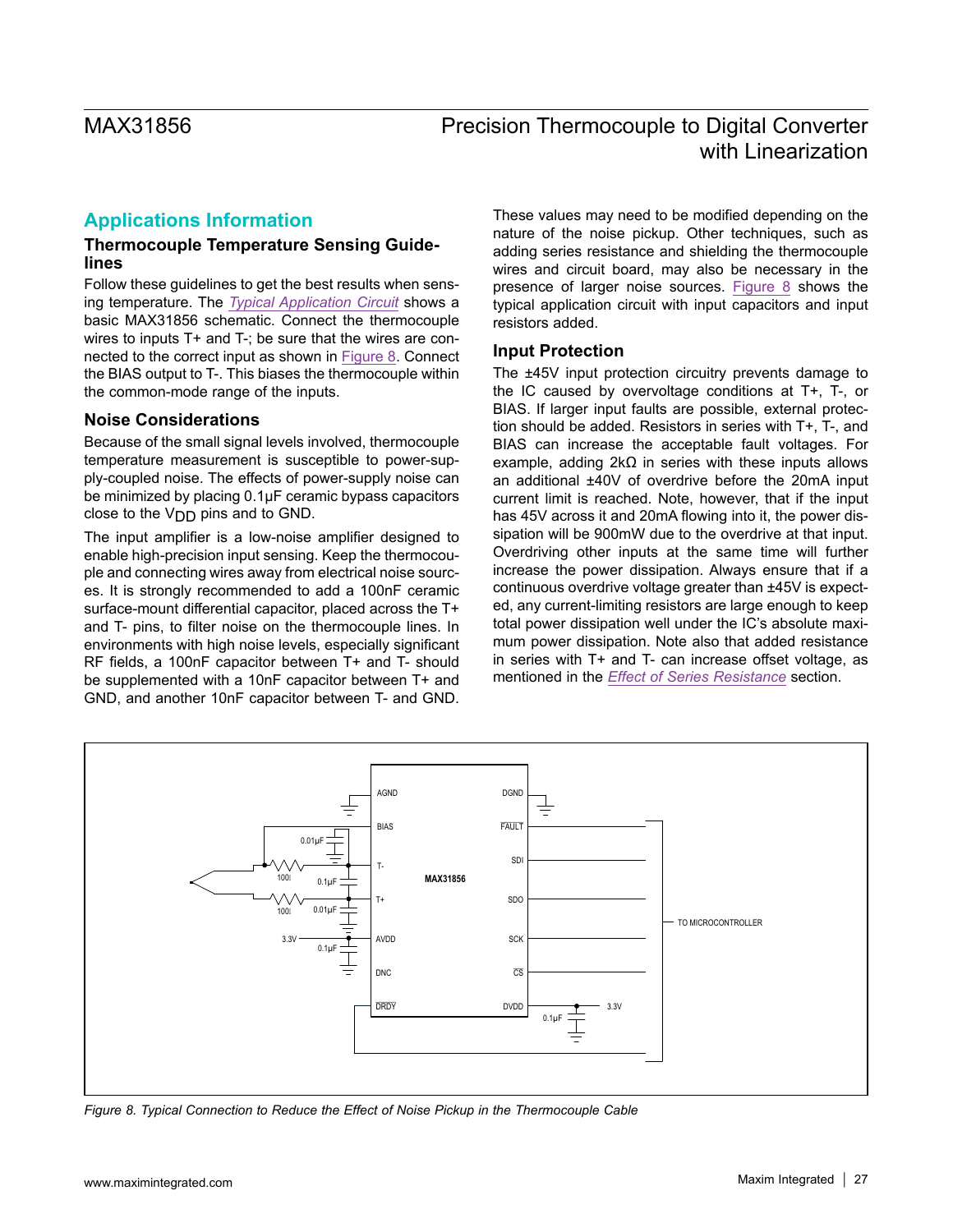<span id="page-27-1"></span>

*Figure 9. When Thermocouple Inputs May Be Exposed to Fault Voltages Greater than ±45V, Resistors Can be Added to Limit Current into the MAX31856.*

### <span id="page-27-0"></span>**Effect of Series Resistance**

Bias and leakage current at the thermocouple inputs will flow through input resistors and cable resistance, generating input offset voltage. For the circuits in [Figure 8](#page-26-1) and [Figure 9](#page-27-1), assuming that the thermocouple's source resistance is negligible, the offset voltage due to series resistance will be:

$$
I_B \times \Delta R_S + \Delta I_B \times R_S
$$

where:

- $R<sub>S</sub>$  is the series resistance between each input and the bias point
- $\triangle$  ∆R<sub>S</sub> is the difference between the two R<sub>S</sub> values. This will generally be equal to the tolerance of any discrete series resistors plus any cable resistance.
- $\bullet$  I<sub>B</sub> is the input bias and leakage current
- ∆I<sub>B</sub> is the differential input bias and leakage current

As an example, assume that the circuit in [Figure 8](#page-26-1) will be used up to a temperature of 85°C, the mismatch between the 100Ω input resistors is 1Ω, and the external cable resistance is 50Ω. This yields a worst-case offset voltage due to the external resistances of:

$$
65nA x (50\Omega + 1\Omega) + 4nA x 100\Omega = 3.7\mu V
$$

To minimize the effect of input resistance on accuracy:

- Minimize the values of any external resistors
- When the cable resistance is very low, match the values of the external resistors as closely as possible.
- If the cable resistance is known, increase the value of the resistor connected to T- by the value of the cable resistance. This will minimize the total mismatch between the two inputs.

If the cable resistance is excessive, consider using largergauge thermocouple wire.

### **MAX31856 Location**

Because the MAX31856 includes an internal cold-junction temperature sensor, place it in a location whose temperature is as close as possible to that of the cold junction. If the thermocouple leads are directly soldered to the PCB, the MAX31856 should be as close as possible to the thermocouple lead connections and thermal gradients between the IC and the thermocouple connections should be minimized. If the thermocouple leads terminate in a connector, mount the IC as close as possible to the connector, and again minimize thermal gradients between the connector and the IC.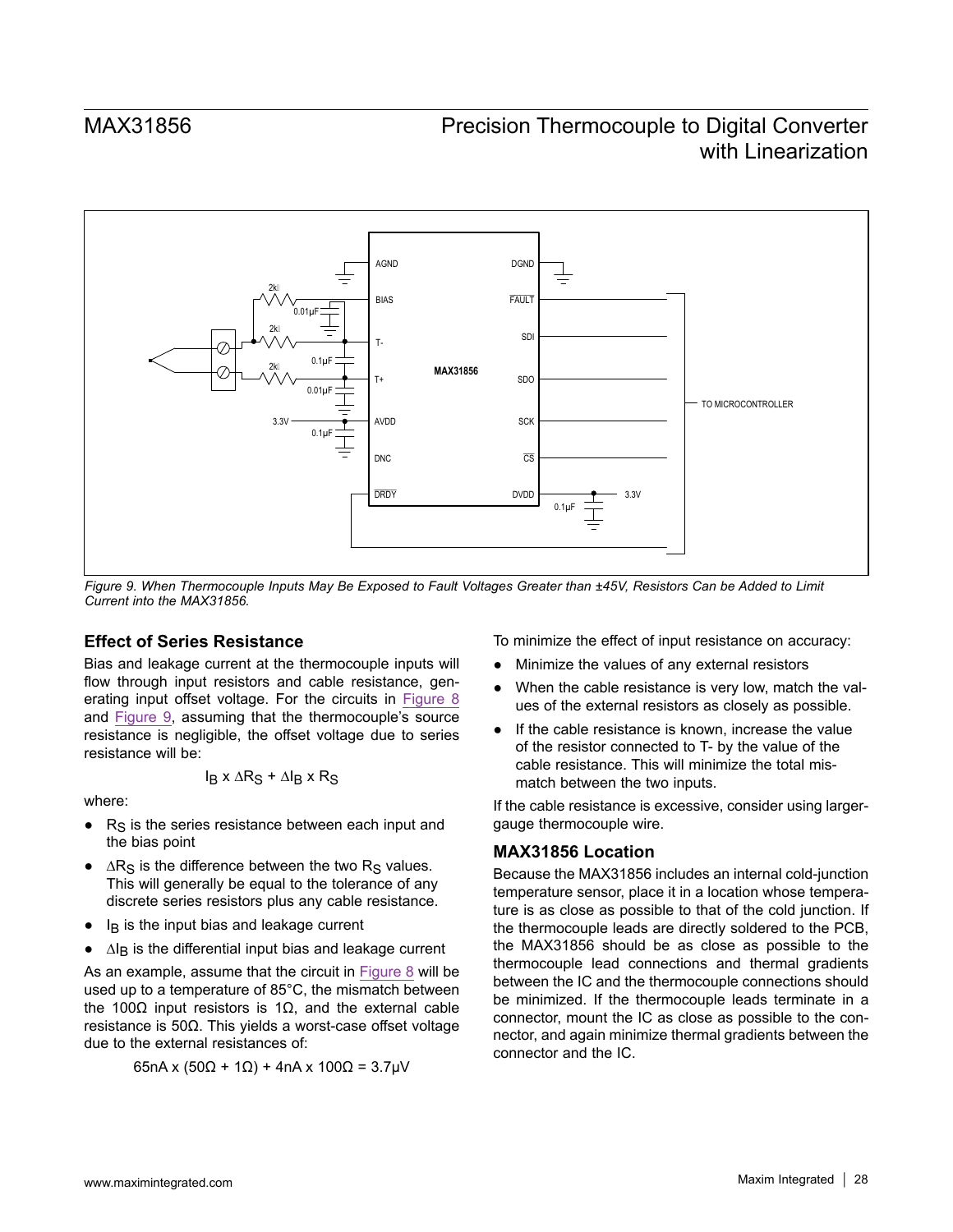### **Using "Unsupported" Thermocouple Types**

To use a thermocouple type other than B, E, J, K, N, R, S, or T, select one of the voltage mode options in Configuration 1. Selecting "Gain = 8" results in a full-scale input voltage range of  $\pm 78.125$ mV. "Gain = 32" results in a full-scale input voltage range of ±19.531mV. See the transfer functions from the Configuration 1 Register table. When voltage mode is selected, no linearization is performed on the conversion data. Use the voltage data and the cold-junction temperature to calculate the thermocouple's hot-junction temperature.

### <span id="page-28-0"></span>**Ordering Information Package Information**

| <b>PART</b>   | <b>TEMP RANGE</b> | <b>PIN-PACKAGE</b> |
|---------------|-------------------|--------------------|
| MAX31856MUD+  | -55°C to +125°C.  | 14 TSSOP           |
| MAX31856MUD+T | -55°C to +125°C.  | 14 TSSOP           |

*+Denotes a lead(Pb)-free/RoHS-compliant package. T = Tape and reel.*

For the latest package outline information and land patterns (footprints), go to **[www.maximintegrated.com/packages](http://www.maximintegrated.com/packages)**. Note that a "+", "#", or "-" in the package code indicates RoHS status only. Package drawings may show a different suffix character, but the drawing pertains to the package regardless of RoHS status.

| <b>PACKAGE</b> | <b>PACKAGE</b> | <b>OUTLINE</b> | LAND               |
|----------------|----------------|----------------|--------------------|
| <b>TYPE</b>    | <b>CODE</b>    | NO.            | <b>PATTERN NO.</b> |
| 14 TSSOP       | $U14+2$        | 21-0066        | 90-0113            |